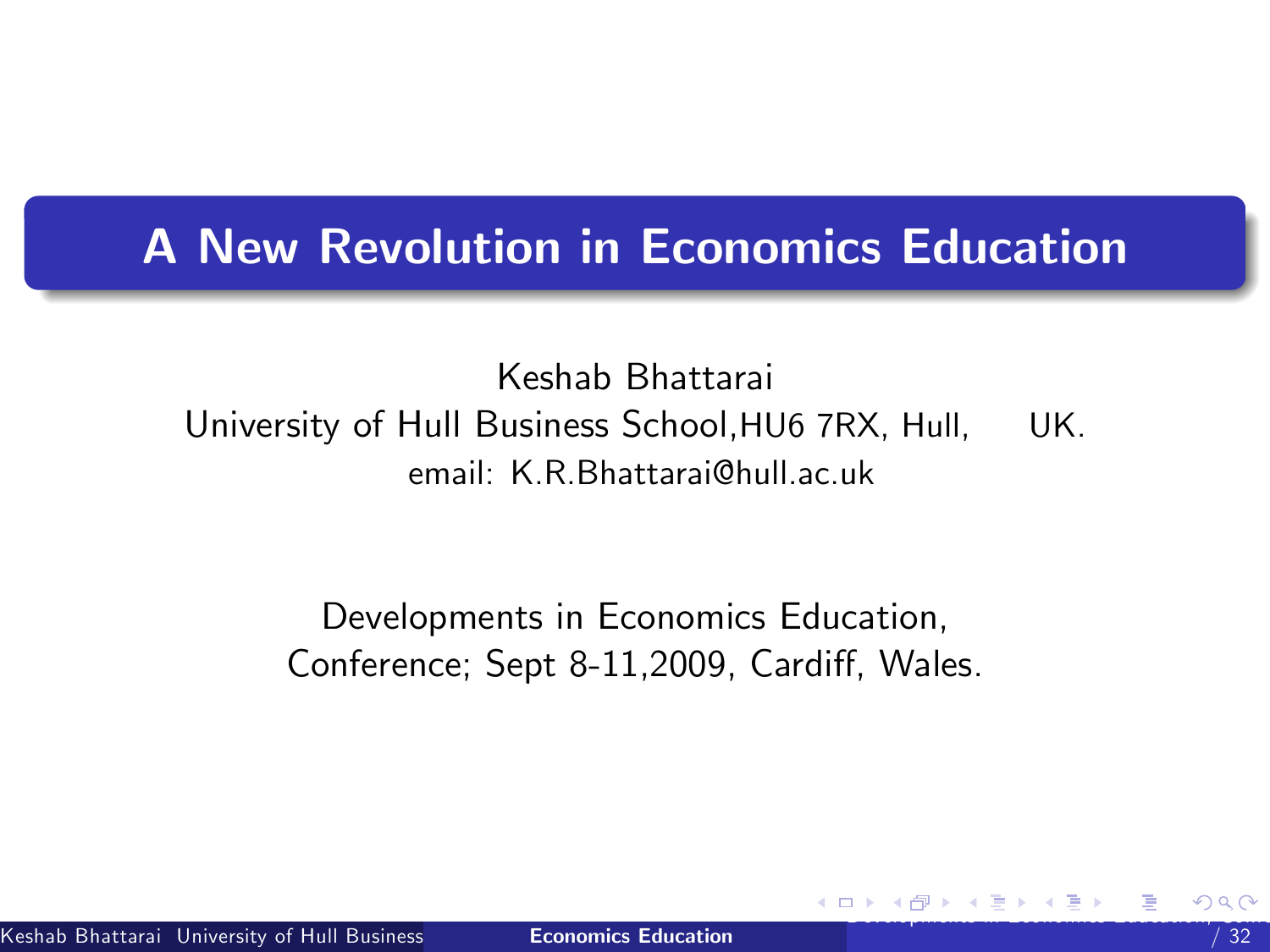<span id="page-1-0"></span>[Dev](#page-2-0)[el](#page-0-0)[opm](#page-1-0)[en](#page-2-0)[ts](#page-0-0) [in](#page-1-0) [E](#page-2-0)[c](#page-3-0)[on](#page-0-0)[om](#page-1-0)[i](#page-2-0)[cs](#page-3-0) [Edu](#page-0-0)[catio](#page-33-0)n, Conference; Sept 8-11,2009, Cardi§, Wales. 2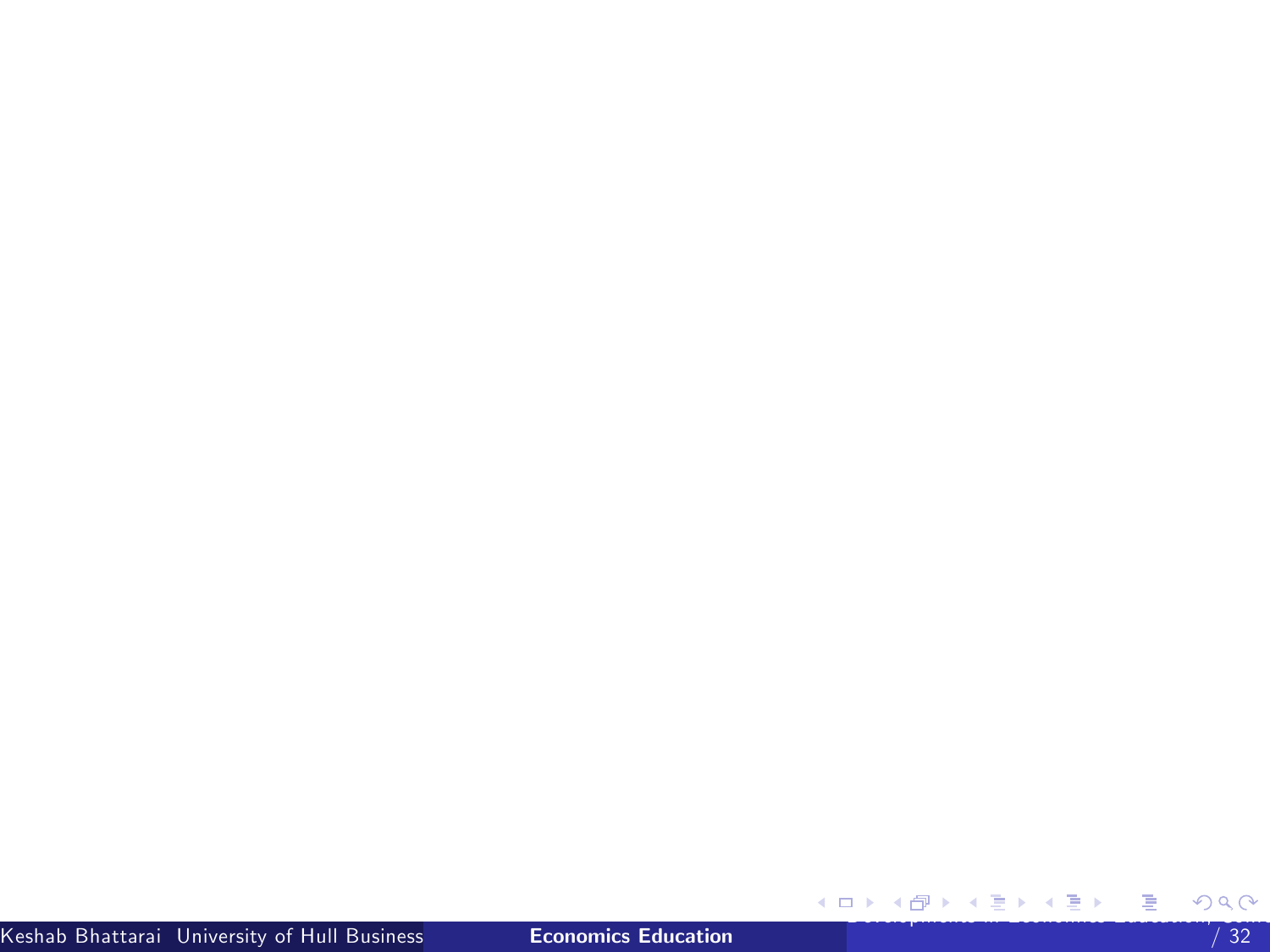#### <span id="page-2-0"></span>Abstract

New trends are emerging in education of economics following rapid development in economic theories for static, dynamic and strategic analysis, increasing applications of general equilibrium modelling for evaluation of economic policies at national, regional and global level and overwhelming advancement in econometric techniques developed to test those theories. A concise knowledge of these theories and techniques is essential for understanding micro and macro economic processes and to influence policy making for achieving greater efficiency and satisfaction of mankind. How careful design of curriculum and thoughtful implementations could be instrumental in achieving higher standard of teaching and research is analysed using the practical experience over the years in the University of Hull.

#### New Revolution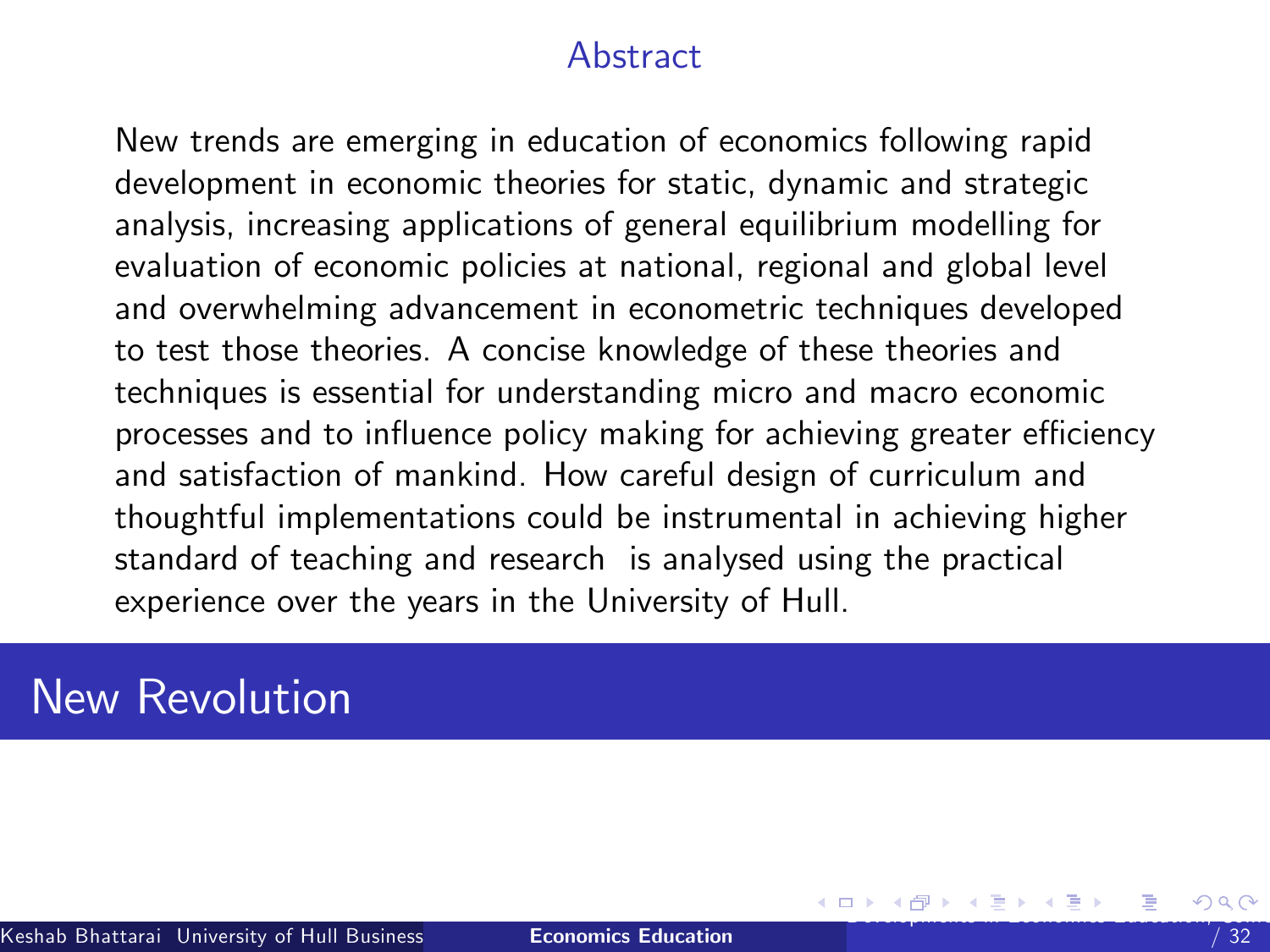# Creative Learning and Teaching

$$
D = \alpha - \beta P \tag{1}
$$

$$
S = -\gamma + \delta P \tag{2}
$$

• Problems with multiple markets

$$
X_1^d = 10 - 2p_1 + p_2 \tag{3}
$$

$$
X_1^S = -2 + 3p_1 + p_2 \tag{4}
$$

• Market 2:

$$
X_2^d = 15 + p_1 - p_2 \tag{5}
$$

<span id="page-3-0"></span>
$$
X_2^S = -1 + 2p_2 \tag{6}
$$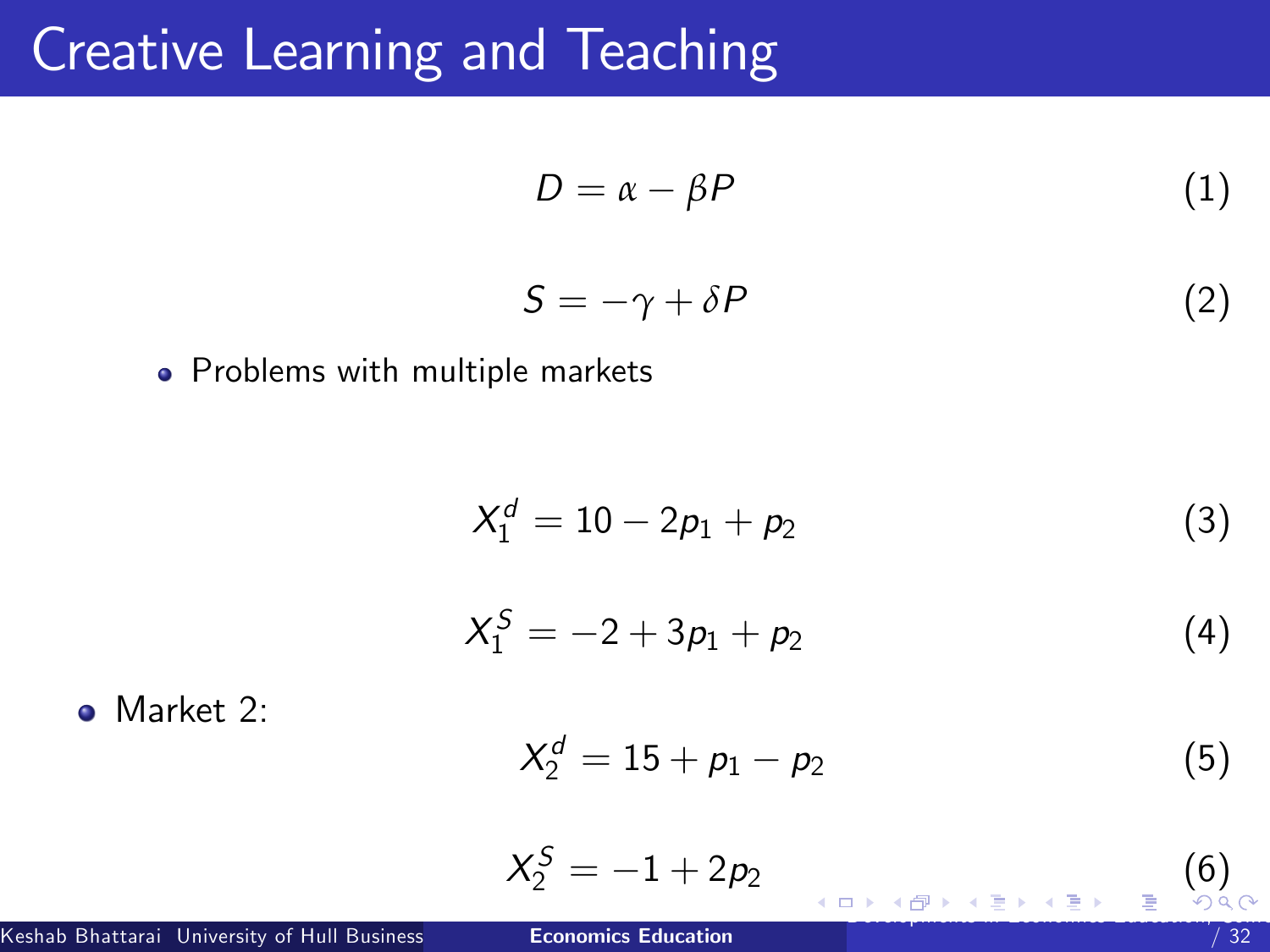# Creative Learning and Teaching

$$
D = \alpha - \beta P \tag{1}
$$

$$
S = -\gamma + \delta P \tag{2}
$$

- Problems with multiple markets
- Market 1:

$$
X_1^d = 10 - 2p_1 + p_2 \tag{3}
$$

$$
X_1^S = -2 + 3p_1 + p_2 \tag{4}
$$

• Market 2:

$$
X_2^d = 15 + p_1 - p_2 \tag{5}
$$

<span id="page-4-0"></span>
$$
X_2^S = -1 + 2p_2 \tag{6}
$$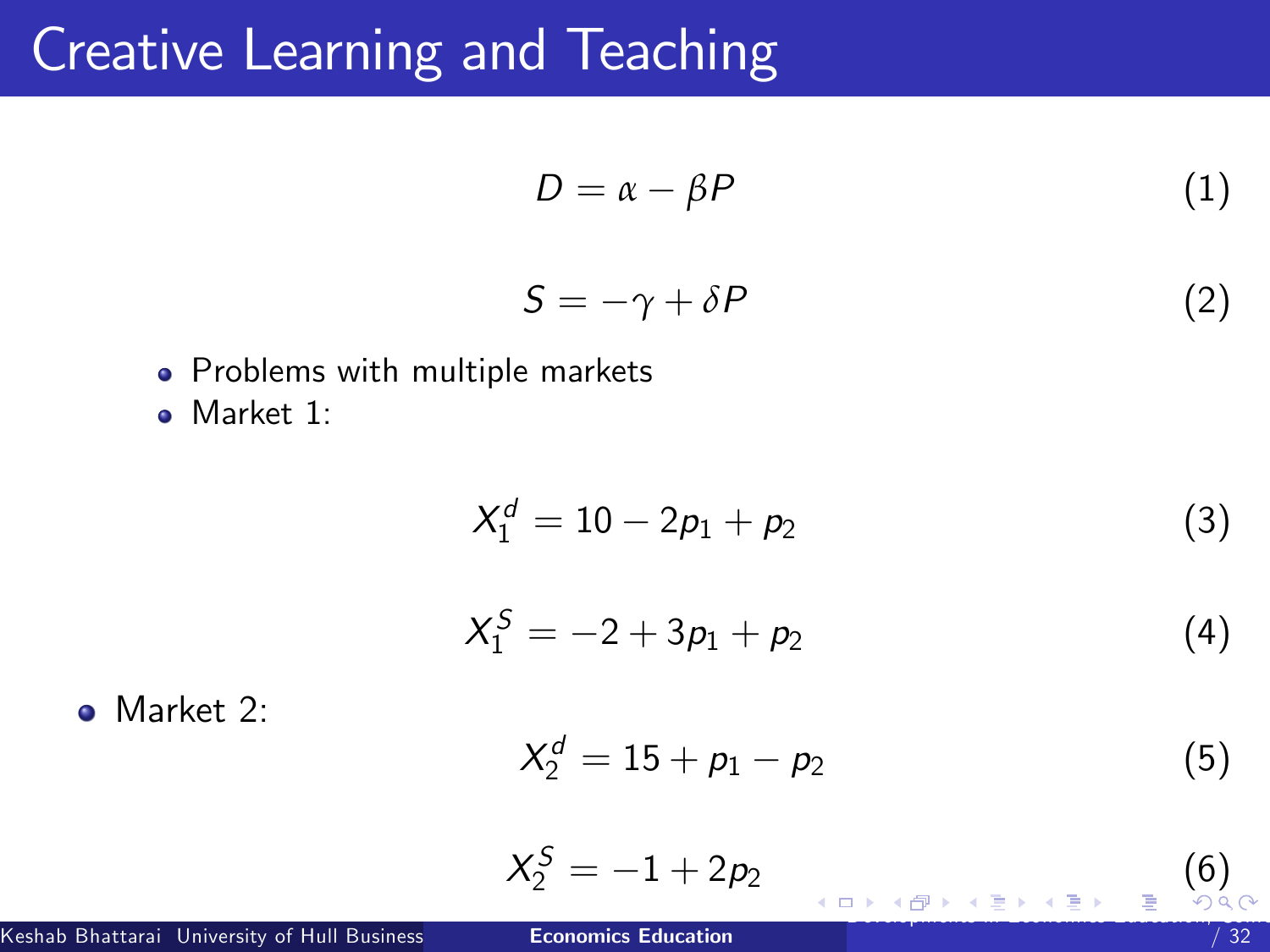• 
$$
X_1^d = X_1^S
$$
 implies  $10 - 2p_1 + p_2 = -2 + 3p_1 + p_2$   
\n•  $X_1^d = X_1^S$  implies  $15 + p_1 - p_2 = -1 + 2p_2$ 

$$
\begin{bmatrix} 5 & -1 \ -1 & 3 \end{bmatrix} \begin{bmatrix} p_1 \ p_2 \end{bmatrix} = \begin{bmatrix} 12 \ 16 \end{bmatrix}
$$
 (7)  

$$
\begin{bmatrix} p_1 \ p_2 \end{bmatrix} = \begin{bmatrix} 5 & -1 \ -1 & 3 \end{bmatrix}^{-1} \begin{bmatrix} 12 \ 16 \end{bmatrix}
$$
 (8)

Deseasonalisation of data  $Y^d_i = \frac{Y_i}{\overline{z}_i}$  $\frac{\mathbf{y}_i}{\overline{\mathbf{z}}_i}$  and irregular component should be  $i = \frac{z_i}{\overline{z}}$  $\frac{z_t}{\overline{z}_i}$ .

<span id="page-5-0"></span>[Dev](#page-6-0)[el](#page-4-0)[opm](#page-5-0)[en](#page-6-0)[ts](#page-4-0) [in](#page-5-0) [E](#page-10-0)[c](#page-11-0)[on](#page-2-0)[om](#page-3-0)[i](#page-10-0)[cs](#page-11-0) [Edu](#page-0-0)[catio](#page-33-0)n, Conference; Sept 8-11,2009, Cardi§, Wales. 4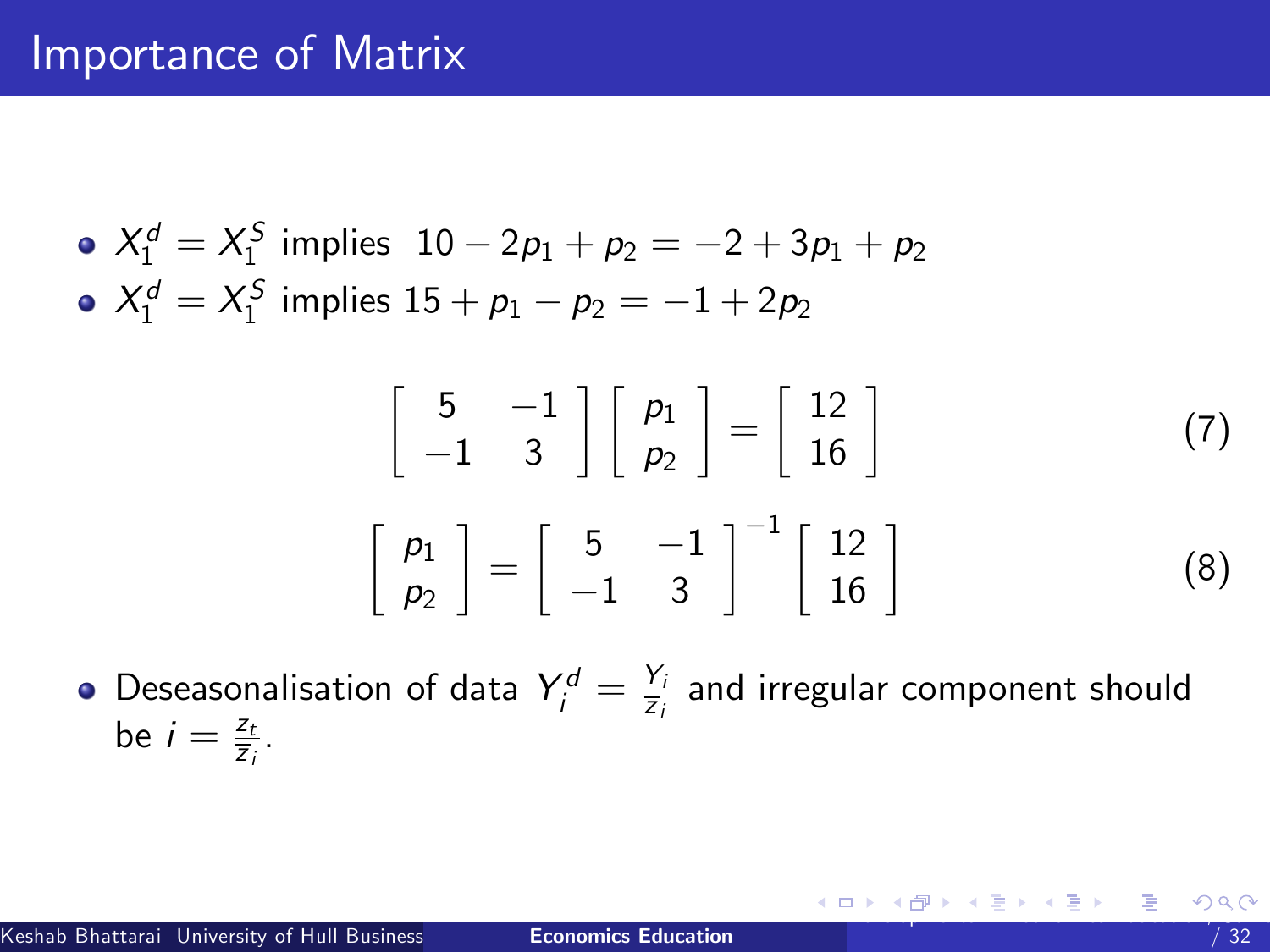# Cramer's Rule

$$
p1 = \frac{\begin{vmatrix} 12 & -1 \\ 16 & 3 \end{vmatrix}}{\begin{vmatrix} 5 & -1 \\ -1 & 3 \end{vmatrix}} = \frac{36 + 16}{15 - 1} = \frac{26}{7}; \ \ p2 = \frac{\begin{vmatrix} 5 & 12 \\ -1 & 16 \end{vmatrix}}{\begin{vmatrix} 5 & -1 \\ -1 & 3 \end{vmatrix}} = \frac{80 + 12}{15 - 1} = \frac{46}{7}
$$
(9)

Market 1:

$$
LHS = 10 - 2p_1 + p_2 = 10 - 2\left(\frac{26}{7}\right) + \frac{46}{7} = \frac{64}{7} = -2 + 3p_1 = \frac{64}{7} = RHS
$$
\n(10)

Market 2:

<span id="page-6-0"></span>
$$
LHS = 15 + p_1 - p_2 = 15 + \frac{26}{7} - \frac{46}{7} = \frac{85}{7} = -1 + 2p_2 = \frac{85}{7} = RHS
$$
\n(11)

#### QED.

Extension to N-markets is obvious; a confidence [fo](#page-5-0)[r s](#page-7-0)[o](#page-5-0)[lvi](#page-6-0)[n](#page-7-0)[g](#page-2-0) [l](#page-5-0)[a](#page-10-0)[r](#page-11-0)g[e](#page-3-0)[m](#page-11-0)[od](#page-0-0)[els](#page-33-0).  $\infty$ Keshab Bhattarai University of Hull Business **School, Economics Education**  $/32$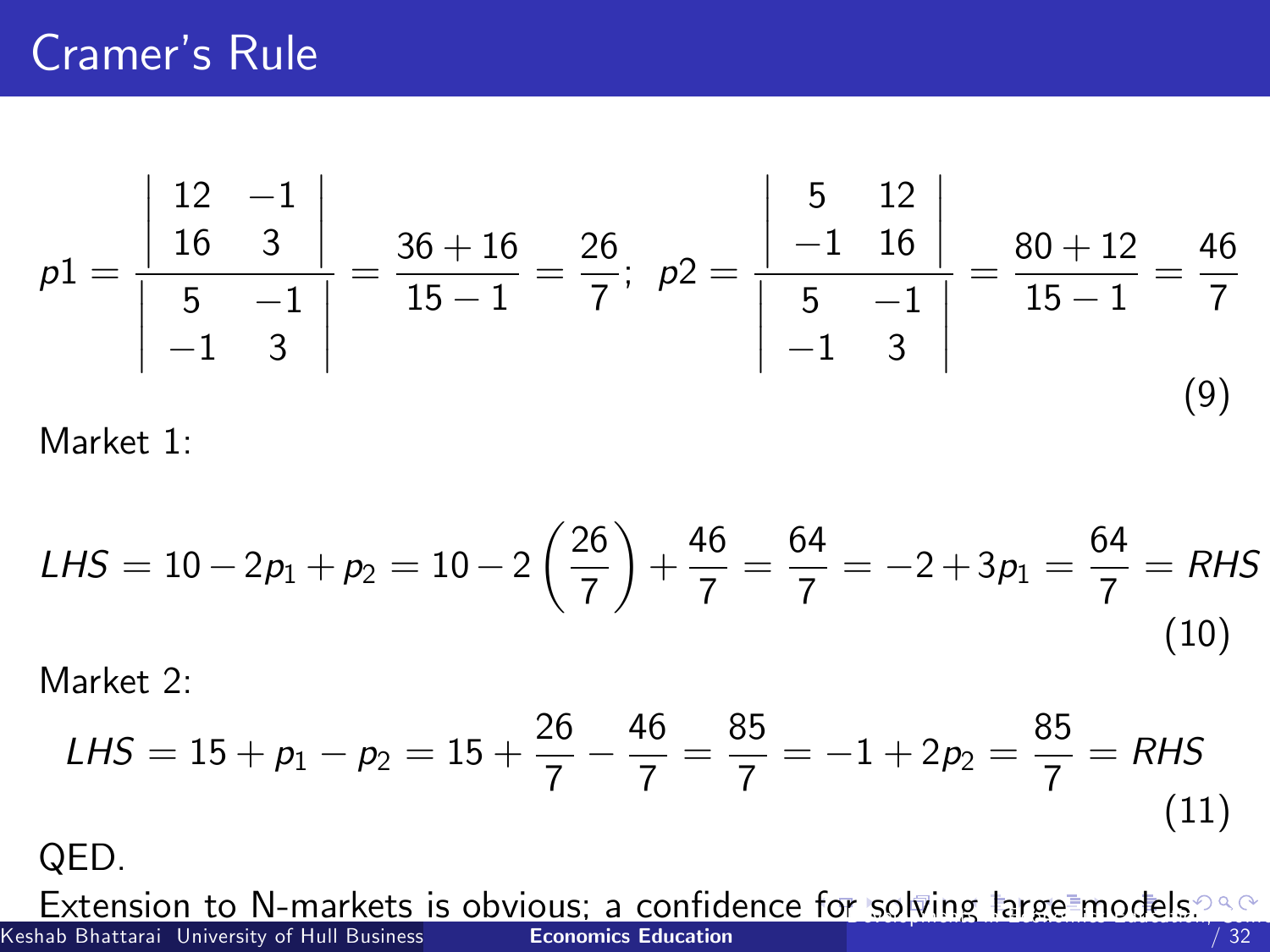$$
y = -5x_1^2 + 10x_1 + x_1x_3 - 2x_2^2 + 4x_2 + 2x_1x_3 - 4x_3^2 \hspace{1cm} (12)
$$

$$
\frac{\partial y}{\partial x_1} = -10x_1 + 10 + x_3 = 0 \tag{13}
$$

$$
\frac{\partial y}{\partial x_2} = -4x_2 + 4 + 2x_3 = 0 \tag{14}
$$

$$
\frac{\partial y}{\partial x_3} = x_1 + 2x_2 - 8x_3 = 0 \tag{15}
$$

$$
\begin{bmatrix} -10 & 0 & 1 \ 0 & -4 & 2 \ 1 & 2 & -8 \end{bmatrix} \begin{bmatrix} x_1 \ x_2 \ x_3 \end{bmatrix} = \begin{bmatrix} -10 \ -4 \ 0 \end{bmatrix}
$$
 (16)

<span id="page-7-0"></span>[Dev](#page-8-0)[el](#page-6-0)[opm](#page-7-0)[en](#page-8-0)[ts](#page-4-0) [in](#page-5-0) [E](#page-10-0)[c](#page-11-0)[on](#page-2-0)[om](#page-3-0)[i](#page-10-0)[cs](#page-11-0) [Edu](#page-0-0)[catio](#page-33-0)n, Conference; Sept 8-11,2009, Cardi§, Wales. 6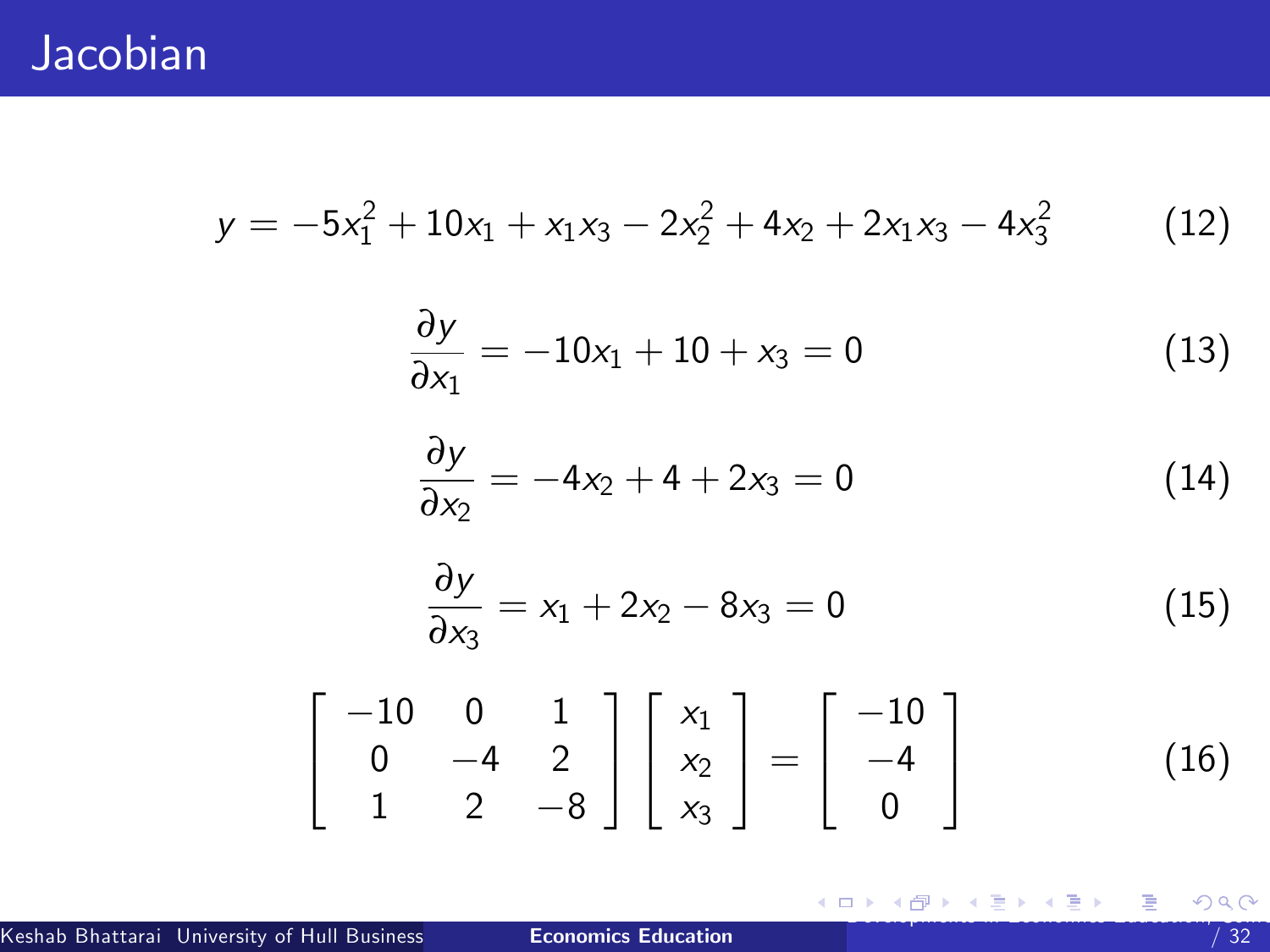$$
\begin{bmatrix} x_1 \\ x_2 \\ x_3 \end{bmatrix} = \begin{bmatrix} -10 & 0 & 1 \\ 0 & -4 & 2 \\ 1 & 2 & -8 \end{bmatrix}^{-1} \begin{bmatrix} -10 \\ -4 \\ 0 \end{bmatrix} = \begin{bmatrix} 1.043478261 \\ 1.217391304 \\ 0.434782609 \end{bmatrix}
$$
 (17)

Stability Analysis

$$
y_t = a_{10} + a_{12}y_{t-1} + a_{12}z_{t-1} + e_{1t}
$$
 (18)

$$
z_t = a_{20} + a_{21}y_{t-1} + a_{22}z_{t-1} + e_{2t}
$$
 (19)

Using lag operators

$$
y_t = a_{10} + a_{12}Ly_t + a_{12}Lz_t + e_{1t}
$$
 (20)

<span id="page-8-0"></span>
$$
z_t = a_{20} + a_{21}Ly_t + a_{22}Lz_t + e_{2t}
$$
 (21)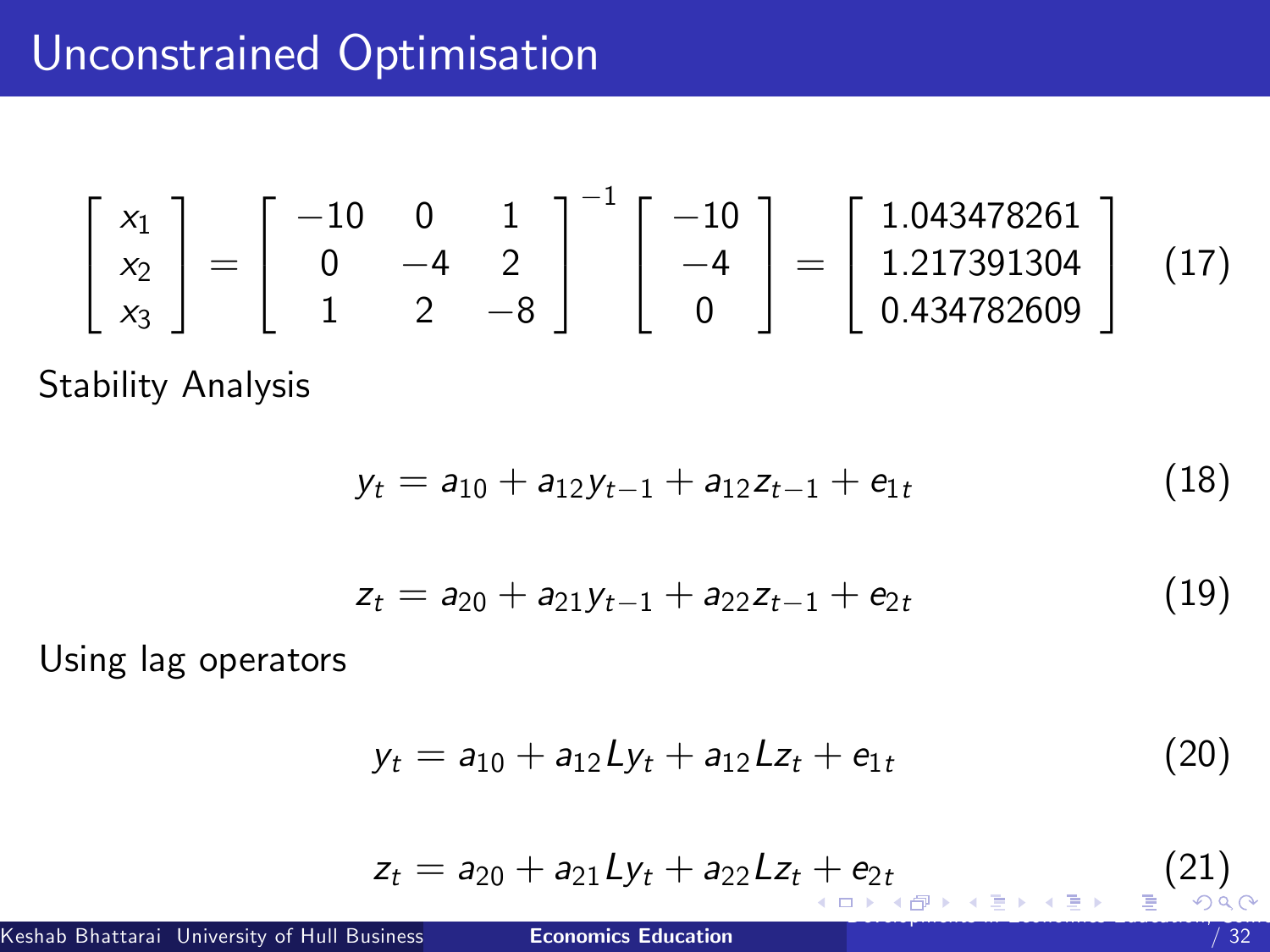# Stability Analysis

solve the second equation for  $z_t$  and substitute into  $y_t$  equation

<span id="page-9-0"></span>
$$
z_t = \frac{a_{20} + a_{21}Ly_t + e_{2t}}{(1 - a_{22}L)} \tag{22}
$$

Putting  $z_t$  into  $y_t$  equation

$$
(1-a_{12}L)y_t = a_{10} + a_{12}L\left[\frac{a_{20} + a_{21}Ly_t + e_{2t}}{(1-a_{22}L)}\right] + e_{1t}
$$
 (23)

Collecting terms:

$$
(1-a_{12}L)(1-a_{22}L)y_t = a_{10}(1-a_{22}L) + a_{12}a_{20} + [a_{12}a_{21}L^2y_t + a_{12}Le_{2t}] +
$$
\n(24)

$$
(1 - a_{12}L) (1 - a_{22}L) y_t - a_{12}a_{21}L^2 y_t = a_{10} (1 - a_{22}L) + a_{12}a_{20} + a_{12}Le_{2t} + (a_{12}a_{20} + a_{12}Le_{2t})
$$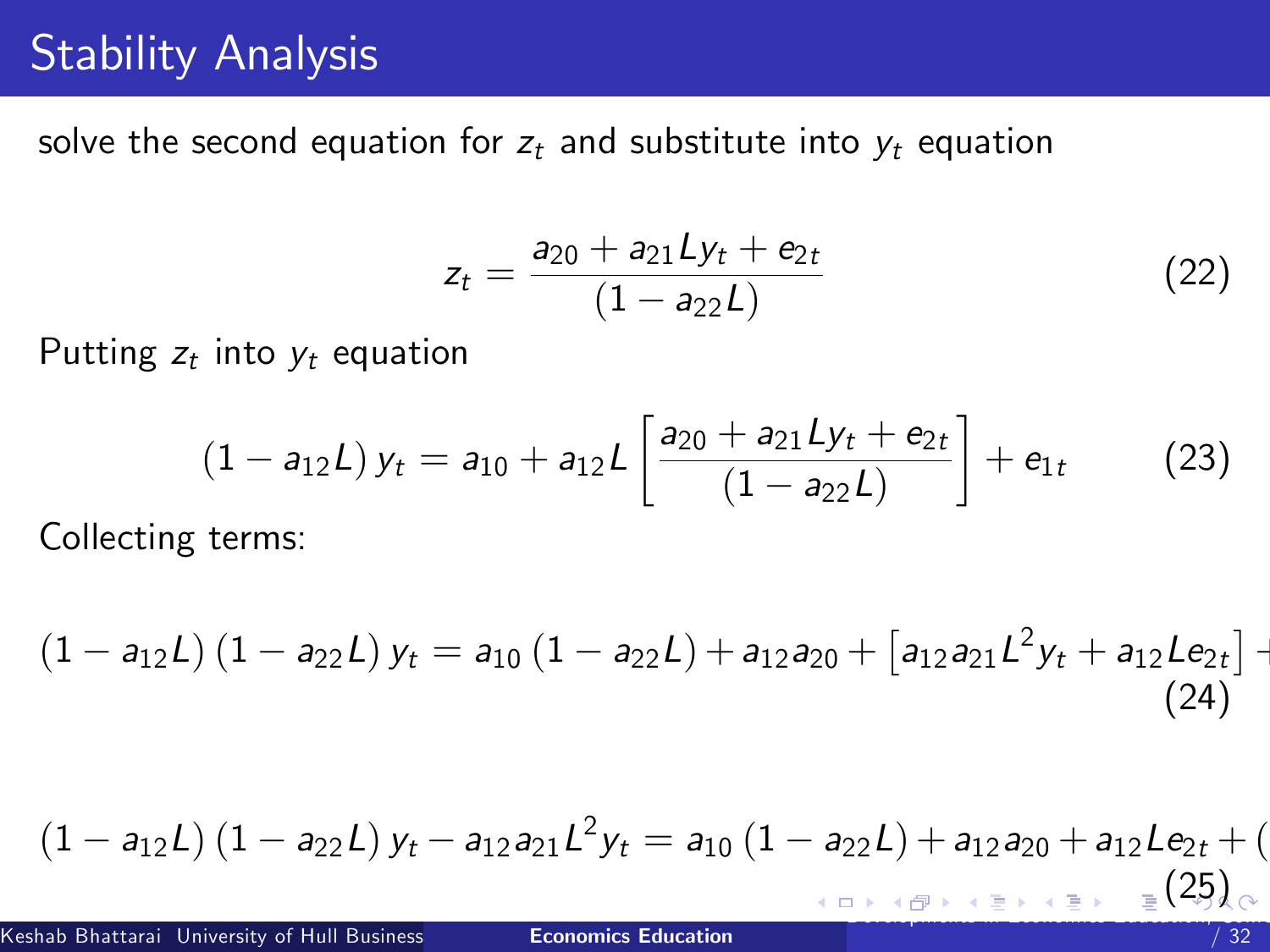$$
y_{t} = \frac{a_{10} (1 - a_{22}) + a_{12} a_{20} + a_{12} e_{2t} + (1 - a_{22} L) e_{1t}}{(1 - a_{12} L) (1 - a_{22} L) - a_{12} a_{21} L^{2}}
$$
(26)  

$$
z_{t} = \frac{a_{10} (1 - a_{11}) + a_{21} a_{10} + a_{21} e_{2t - 1} + (1 - a_{11} L) e_{2t}}{(1 - a_{12} L) (1 - a_{22} L) - a_{12} a_{21} L^{2}}
$$
(27)

$$
\bullet\;\lambda_1,\lambda_2=\tfrac{(a_{11}+a_{22})\pm\sqrt{\left(a_{11}+a_{22}\right)^2-4\left(a_{11}a_{22}+a_{22}a_{21}\right)}}{2}
$$

<span id="page-10-0"></span>[Dev](#page-11-0)[el](#page-9-0)[opm](#page-10-0)[en](#page-11-0)[ts](#page-4-0) [in](#page-5-0) [E](#page-10-0)[c](#page-11-0)[on](#page-2-0)[om](#page-3-0)[i](#page-10-0)[cs](#page-11-0) [Edu](#page-0-0)[catio](#page-33-0)n, Conference; Sept 8-11,2009, Cardi§, Wales. 9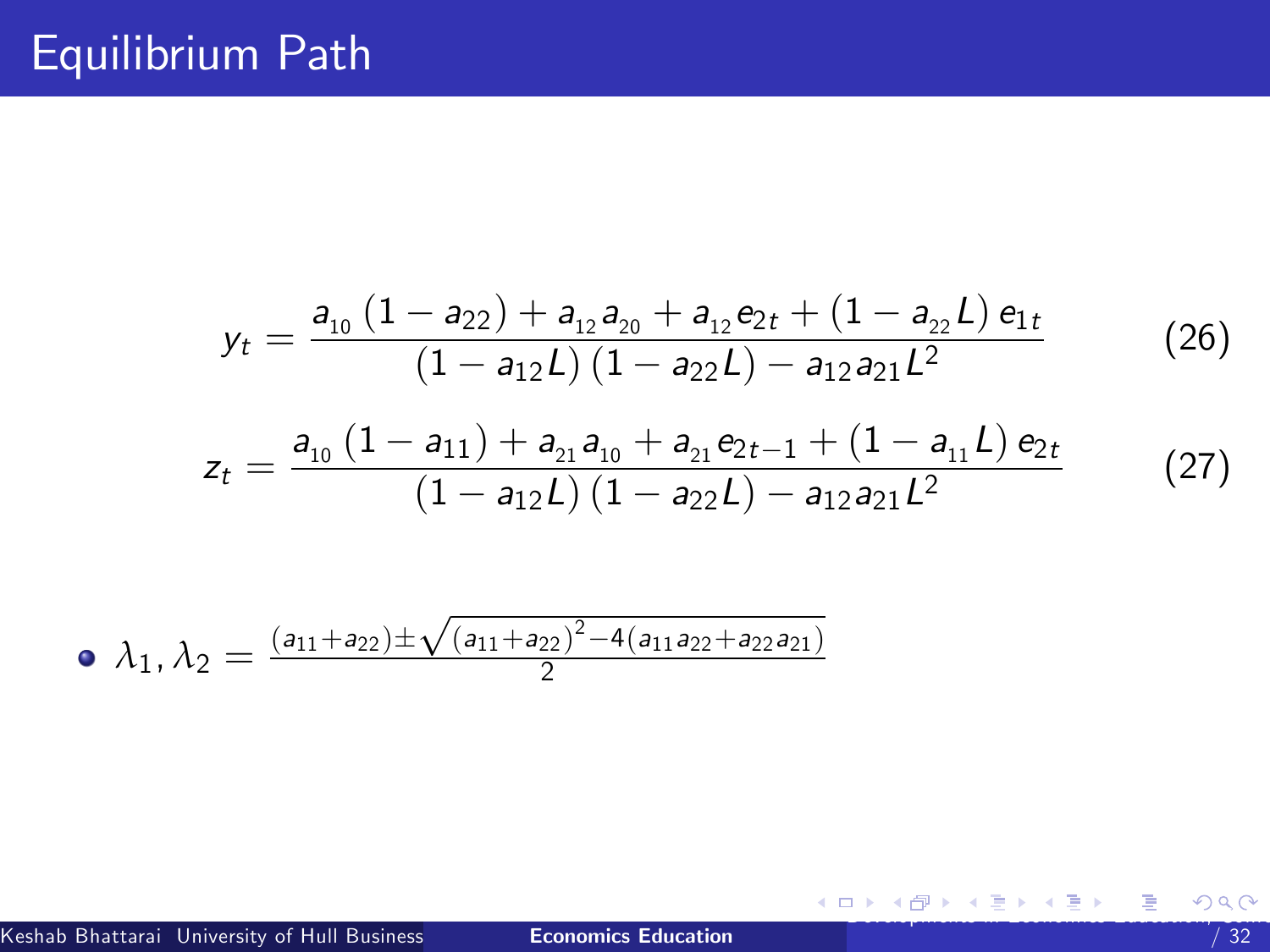Preferences in consumption:

$$
max \t U^1 = (C_1^1)^{\alpha^1} (C_2^u)^{1-\alpha^1} \t (28)
$$

Income

$$
I^1 = P_1 L_1^1 + P_1 L_2^1 + T R^1 \tag{29}
$$

Technology constraints in sector 1 in country 1

$$
X_1^1 = a_1^1 \cdot L_1^1 \tag{30}
$$

Technology constraints in sector 2 in the country 1

<span id="page-11-0"></span>
$$
X_2^1 = a_2^1 \cdot L_2^1 \tag{31}
$$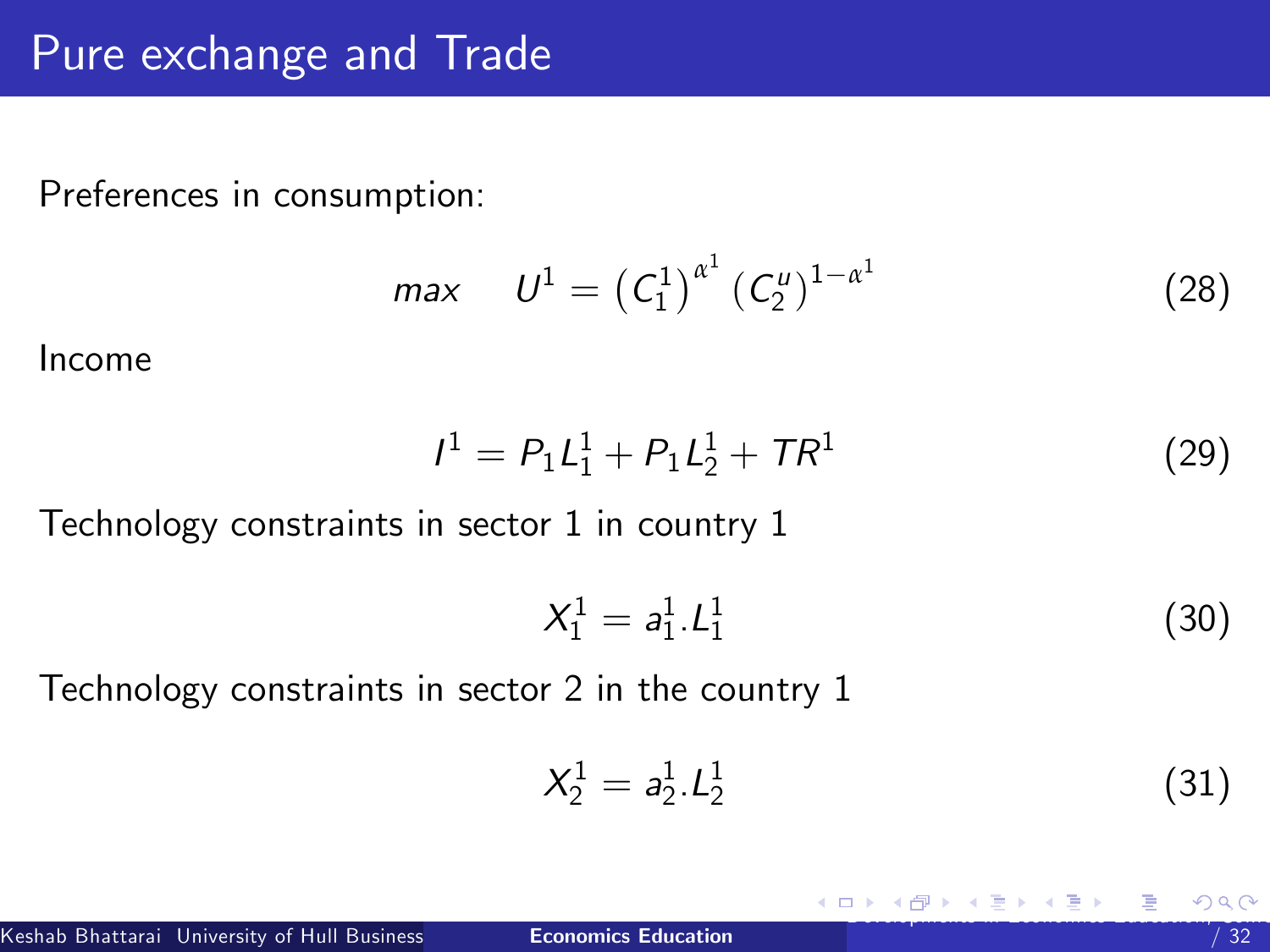#### Resourse contraints in 1

Resource constraint in the country 1

$$
L^1 = L_1^1 + L_2^1 \tag{32}
$$

Production possibility of the country 1

$$
Y^{1} = \frac{1}{a_1^{1}} X_1^{1} + \frac{1}{a_2^{1}} X_2^{1}
$$
 (33)

Consumers problem in country 2

$$
max \tU^2 = (C_1^2)^{\alpha^2} (C_2^2)^{1-\alpha^2}
$$
\t(34)

Subject to budget constraint

$$
I^2 = P_1 L_1^2 + P_1 L_2^2 + T R^2 \tag{35}
$$

Technology constraints in sector 1 in the country 2

<span id="page-12-0"></span>
$$
X_1^2 = a_1^2 \cdot L_1^2 \qquad \qquad \text{for all } x \in \mathbb{R} \text{ such that } \mathbb{R}^2 \times \mathbb{R}^3 \times \mathbb{R}^3
$$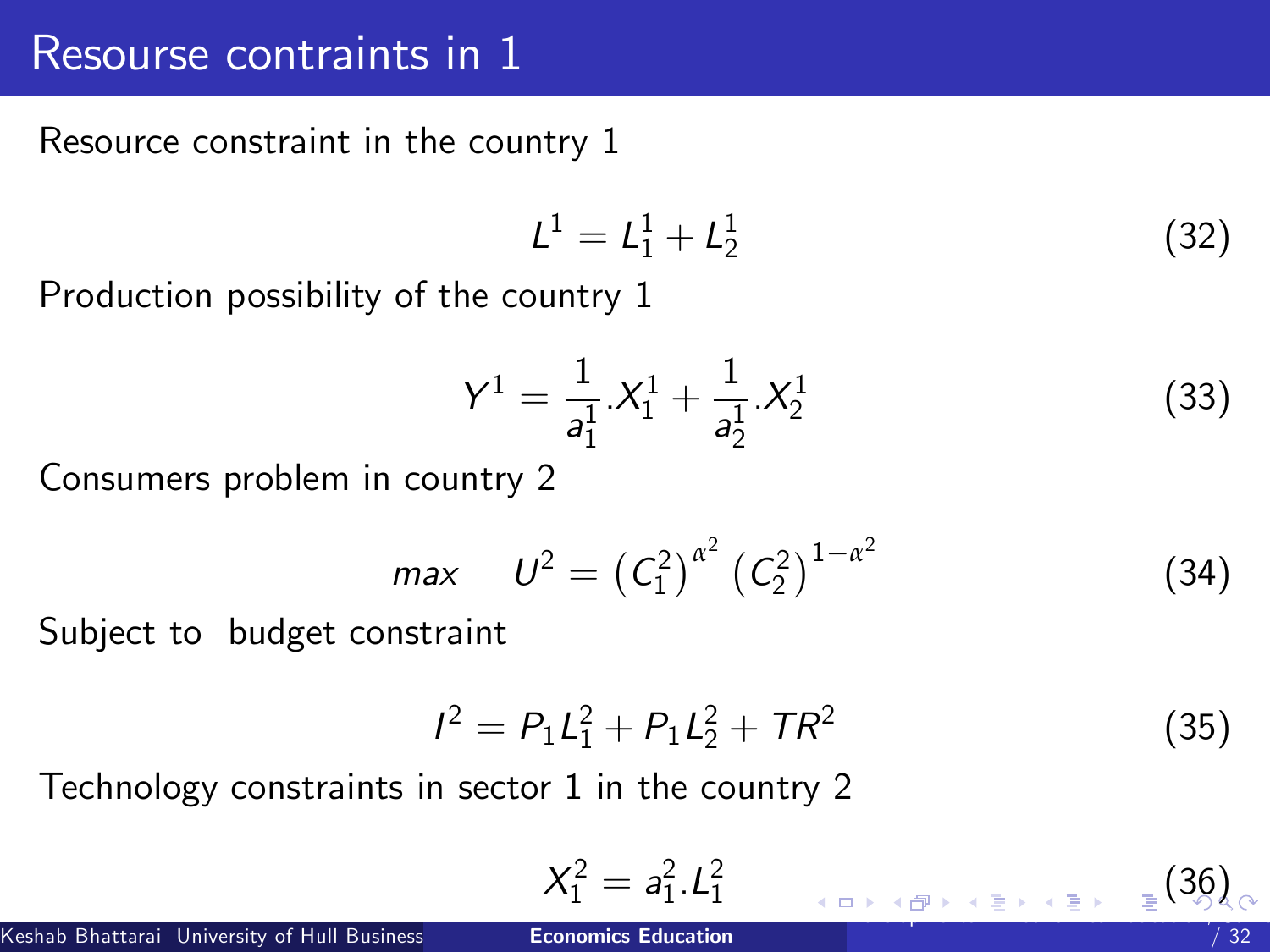#### Resource constraint in 2

Production possibility country 2

$$
Y^2 = \frac{1}{a_1^2} X_1^2 + \frac{1}{a_2^2} X_2^2 \tag{39}
$$

Income of the country 2

$$
I^2 = P_1 L_1^2 + P_1 L_2^2 + T R^2 \tag{40}
$$

Demand for good 1 in the country 1

$$
C_1^1 = \frac{\alpha^1 I^1}{P_1} \tag{41}
$$

Demand for good 2 in the country 1

<span id="page-13-0"></span>
$$
C_2^1 = \frac{(1 - \alpha^1) \, J^1}{P_2} \tag{42}
$$

Demand for good 1 in country 2<br>hab Bhattarai, University of Hull Business **Economics Education** 

.<br>Keshab Bhattarai University of Hull Business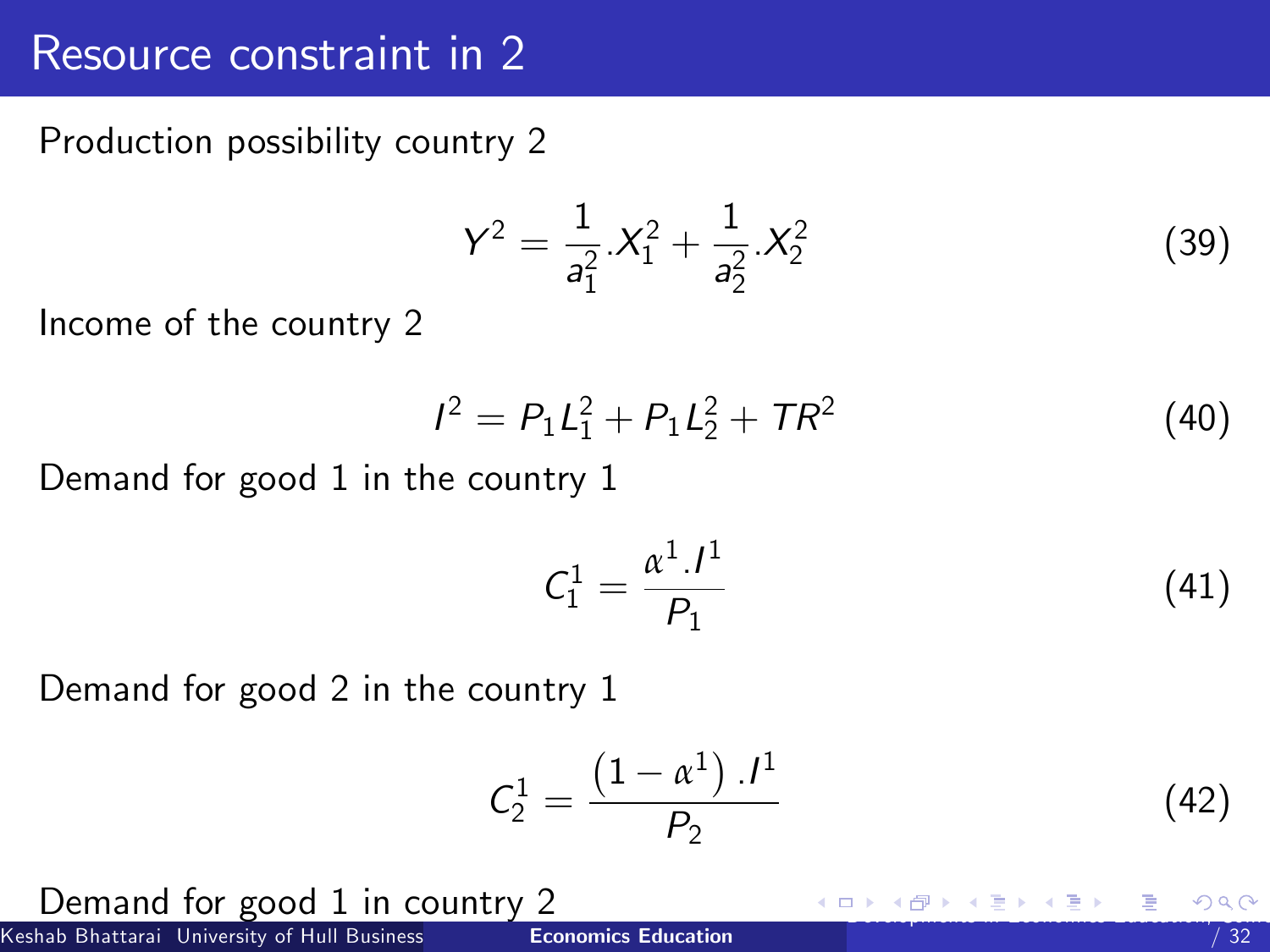Demand for good 2 in country 2

$$
C_2^2 = \frac{(1 - \alpha^2) \, J^2}{P_2} \tag{44}
$$

Global market clearing for good 1

$$
C_1^1 + C_1^2 = X_1^1 + X_1^2 \tag{45}
$$

Global market clearing for good 2

<span id="page-14-0"></span>
$$
C_2^1 + C_2^2 = X_2^1 + X_2^2 \tag{46}
$$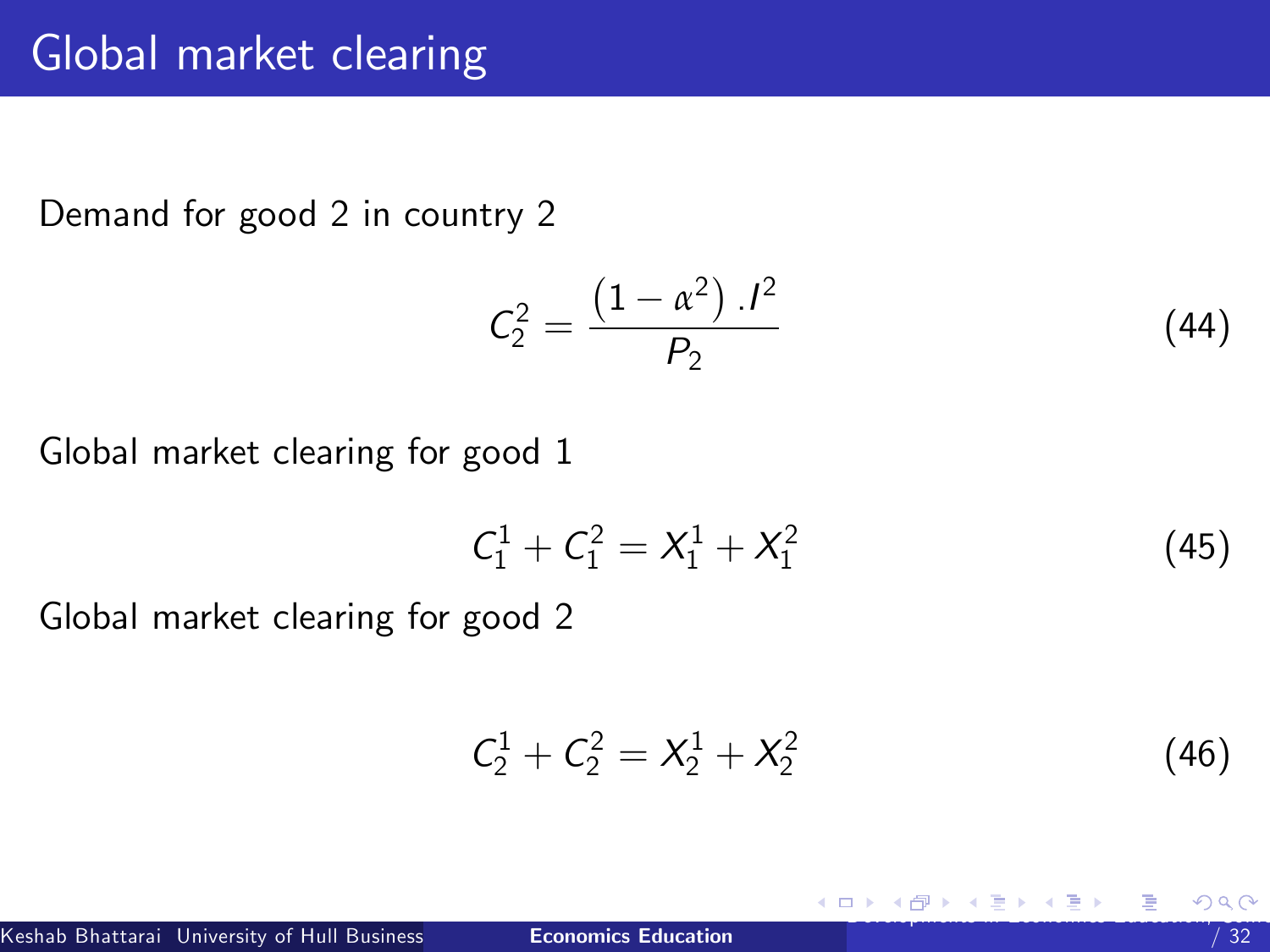#### Solutions of global market model

Choose good 1 as numeraire, then  $P_1 = 1$ . Under complete specialization country 1 country 1 produces services  $X_2$  and country 2 produces manufacturing goods.

$$
I^1 = P_1 L_1^1 = 1 \times 365 = 365; I^2 = P_2 L_2^2 = P_2 \times 1200
$$



<span id="page-15-0"></span>
$$
\frac{\left(1-\alpha^{1}\right) . I^{1}}{P_{2}} + \frac{\left(1-\alpha^{2}\right) . I^{2}}{P_{2}} = \frac{0.6 \times 365}{P_{2}} + \frac{0.4 \times P_{2} \times 1200}{P_{2}} = 6000
$$
\n(48)

291 P2 = 5520; P<sup>2</sup> = 291 5520 = 0.0397 (49) I Keshab Bhattarai University of Hull Business School, <sup>2</sup> <sup>=</sup> <sup>P</sup><sup>2</sup> - 1200 = 0.0397 - 1200 H[U6 7RX, Hull,](#page-0-0) [UK](#page-14-0). email: K.R.Bhattarai@hull.ac.uk Economics Education = 47.64 () [Dev](#page-16-0)[el](#page-14-0)[opm](#page-15-0)[en](#page-16-0)[ts](#page-10-0) [in](#page-11-0) [E](#page-25-0)[c](#page-26-0)[on](#page-10-0)[om](#page-11-0)[i](#page-25-0)[cs](#page-26-0) [Edu](#page-0-0)[catio](#page-33-0)n, Conference; Sept 8-11,2009, Cardi§, Wales. 14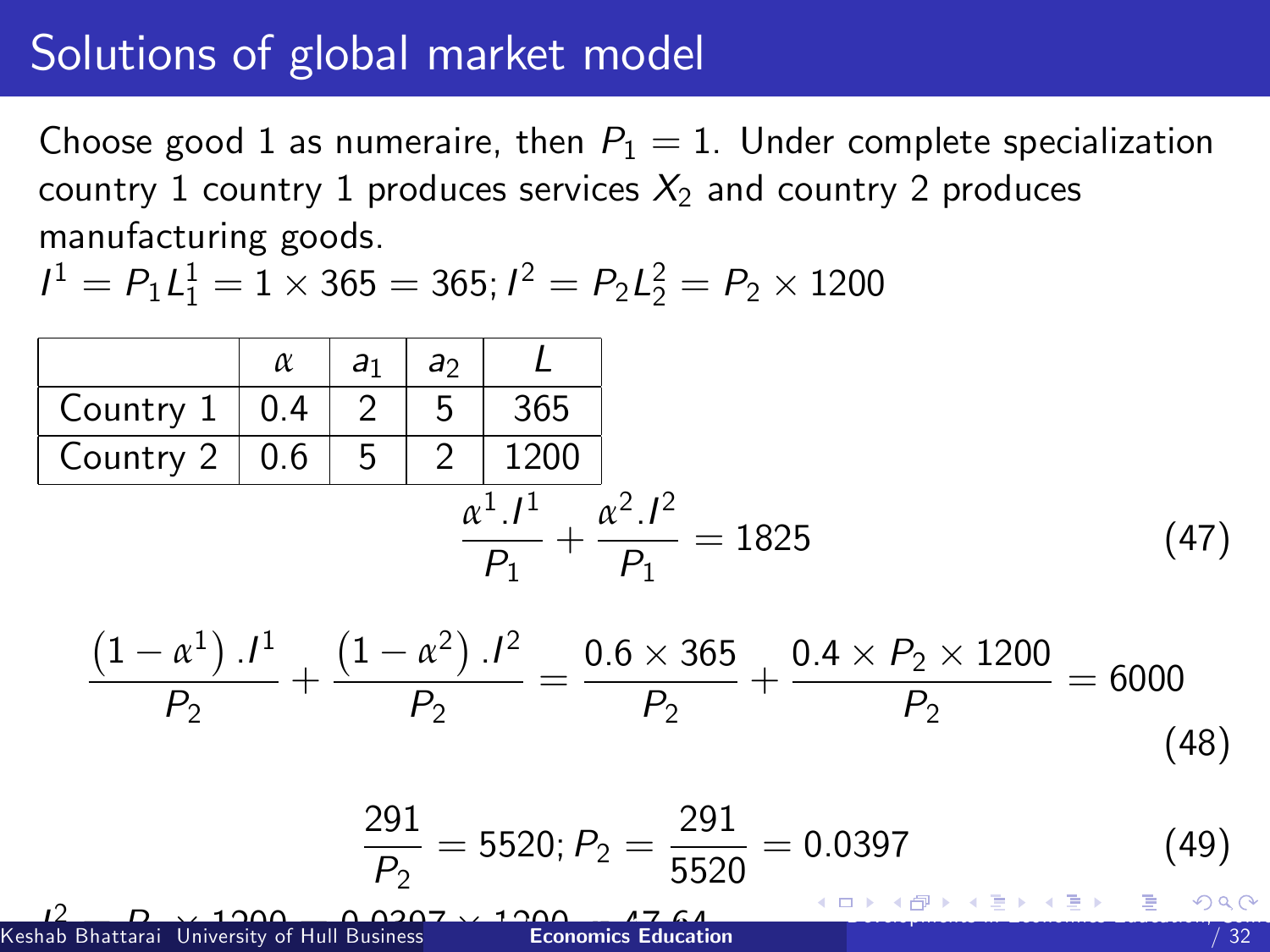$$
Max \quad U_c = \frac{C^{1-\theta}}{1-\theta} \tag{50}
$$

$$
Y = AK^{\alpha}H^{1-\alpha} \tag{51}
$$

Physical and human capital accumulation process

$$
\dot{K} = I_k - \delta K \tag{52}
$$

$$
\dot{H} = I_H - \delta H \tag{53}
$$

Market clearing

<span id="page-16-0"></span>
$$
Y = C + I_k + I_H \tag{54}
$$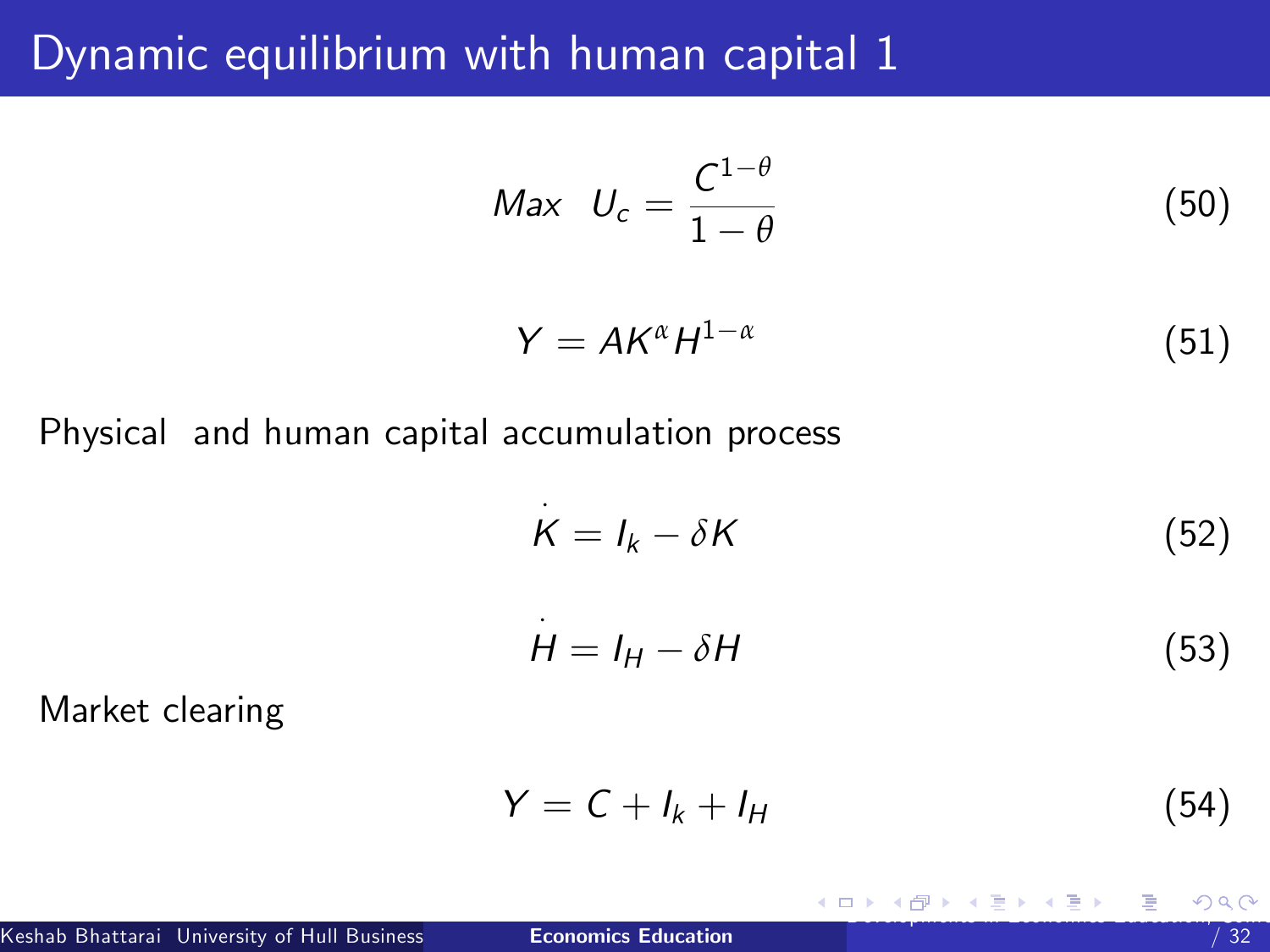Current value Hamiltonian

$$
J = \frac{C^{1-\theta}}{1-\theta}e^{-\rho t} + v\left[l_k - \delta K\right] + \mu\left[l_H - \delta H\right] + \omega\left[AK^{\alpha}H^{1-\alpha} - C - l_k - l_H\right]
$$
\n(55)

$$
\frac{\partial J}{\partial C} = C^{-\theta} e^{-\rho t} - \omega = 0 \tag{56}
$$

$$
\frac{\partial J}{\partial l_k} = v - \omega = 0 \tag{57}
$$

$$
\frac{\partial J}{\partial l_H} = \mu - \omega = 0 \tag{58}
$$

$$
\dot{v} = -\frac{\partial J}{\partial K} \tag{59}
$$

Keshab Bhattarai University of Hull Business School,H[U6 7RX, Hull,](#page-0-0) [UK](#page-16-0). email: K.R.Bhattarai@hull.ac.uk Economics Education ()

 $\mu = -\frac{89}{2H}$ 

<span id="page-17-0"></span>*∂*J

i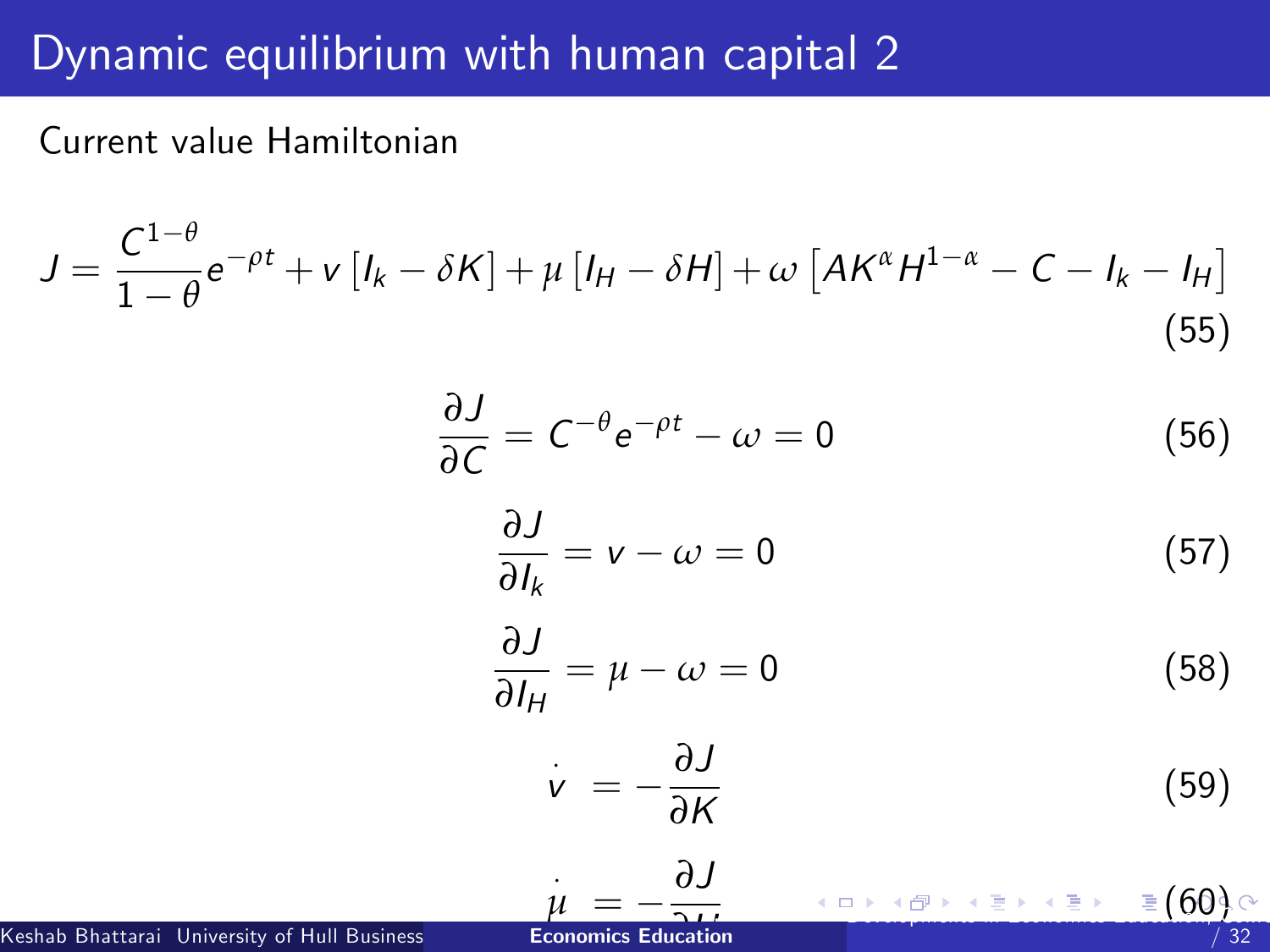$$
\dot{\mathbf{v}} = -\frac{\partial J}{\partial K} = \mathbf{v}\delta - \omega\alpha A K^{\alpha - 1} H^{1 - \alpha}
$$
 (61)

$$
\dot{\mu} = -\frac{\partial J}{\partial H} = \mu \delta - \omega (1 - \alpha) A K^{\alpha} H^{-\alpha}
$$
 (62)

From the FOC of consumption and investment

$$
C^{-\theta}e^{-\rho t}=\nu\tag{63}
$$

Taking log both sides

<span id="page-18-0"></span>
$$
-\theta \ln C - \rho t = \ln \nu \tag{64}
$$

$$
-\theta \frac{\dot{C}}{C} - \rho = \frac{\dot{\nu}}{\nu} \tag{65}
$$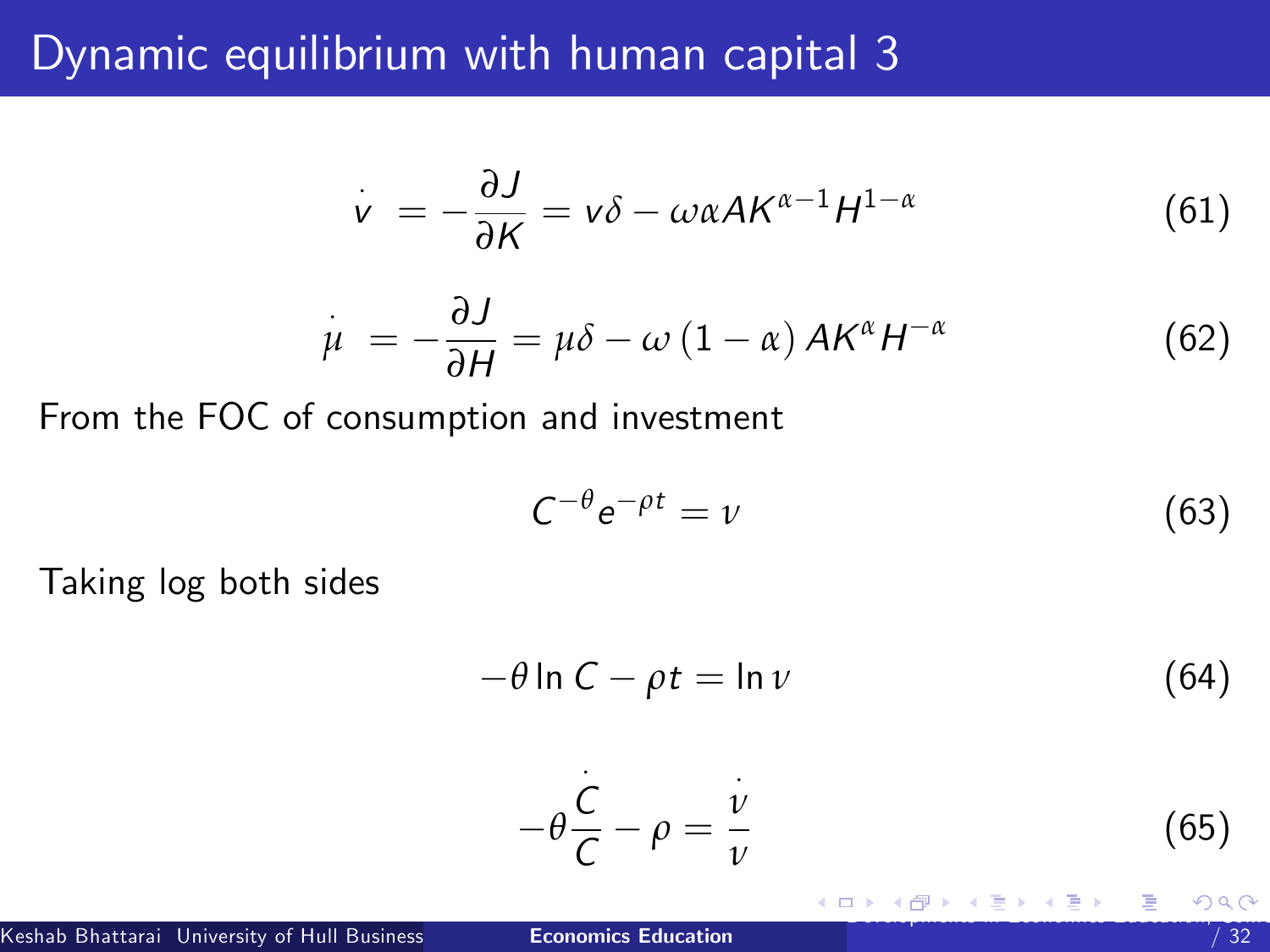$$
g_c = \frac{\dot{C}}{C} = \frac{1}{\theta} \left( \frac{\dot{\nu}}{\nu} + \rho \right) = \frac{1}{\theta} \left( \frac{v\delta - \omega\alpha A K^{\alpha - 1} H^{1 - \alpha}}{\nu} + \rho \right) = \frac{1}{\theta} \left( \omega\alpha A K^{\alpha - 1} H^{1 - \alpha} \right)
$$
\n
$$
\frac{\dot{\nu}}{\nu} = \frac{v\delta - \omega\alpha A K^{\alpha - 1} H^{1 - \alpha}}{\nu} = \delta - \alpha A K^{\alpha - 1} H^{1 - \alpha} \tag{67}
$$
\n
$$
\frac{\dot{\nu}}{\nu} = \frac{\dot{\mu}}{\mu} \text{ implies}
$$

$$
\delta - \alpha A K^{\alpha - 1} H^{1 - \alpha} = \delta - (1 - \alpha) A K^{\alpha} H^{-\alpha}
$$
 (68)

$$
\frac{K^{\alpha}H^{-\alpha}}{K^{\alpha-1}H^{1-\alpha}}=\frac{\alpha}{(1-\alpha)}
$$
\n(69)

<span id="page-19-0"></span> $\begin{array}{ccc} \mathcal{A} & \square & \rightarrow & \mathcal{A} \oplus \mathcal{B} & \rightarrow & \mathcal{A} \oplus \mathcal{B} & \longrightarrow & \mathcal{B} \end{array} \begin{array}{c} \mathcal{B} & \square & \mathcal{B} & \longrightarrow & \mathcal{B} \end{array} \begin{array}{c} \mathcal{B} & \square & \mathcal{B} \end{array}$  $\begin{array}{ccc} \mathcal{A} & \square & \rightarrow & \mathcal{A} \oplus \mathcal{B} & \rightarrow & \mathcal{A} \oplus \mathcal{B} & \longrightarrow & \mathcal{B} \end{array} \begin{array}{c} \mathcal{B} & \square & \mathcal{B} & \longrightarrow & \mathcal{B} \end{array} \begin{array}{c} \mathcal{B} & \square & \mathcal{B} \end{array}$  $\begin{array}{ccc} \mathcal{A} & \square & \rightarrow & \mathcal{A} \oplus \mathcal{B} & \rightarrow & \mathcal{A} \oplus \mathcal{B} & \longrightarrow & \mathcal{B} \end{array} \begin{array}{c} \mathcal{B} & \square & \mathcal{B} & \longrightarrow & \mathcal{B} \end{array} \begin{array}{c} \mathcal{B} & \square & \mathcal{B} \end{array}$  $\begin{array}{ccc} \mathcal{A} & \square & \rightarrow & \mathcal{A} \oplus \mathcal{B} & \rightarrow & \mathcal{A} \oplus \mathcal{B} & \longrightarrow & \mathcal{B} \end{array} \begin{array}{c} \mathcal{B} & \square & \mathcal{B} & \longrightarrow & \mathcal{B} \end{array} \begin{array}{c} \mathcal{B} & \square & \mathcal{B} \end{array}$  $\begin{array}{ccc} \mathcal{A} & \square & \rightarrow & \mathcal{A} \oplus \mathcal{B} & \rightarrow & \mathcal{A} \oplus \mathcal{B} & \longrightarrow & \mathcal{B} \end{array} \begin{array}{c} \mathcal{B} & \square & \mathcal{B} & \longrightarrow & \mathcal{B} \end{array} \begin{array}{c} \mathcal{B} & \square & \mathcal{B} \end{array}$  $\begin{array}{ccc} \mathcal{A} & \square & \rightarrow & \mathcal{A} \oplus \mathcal{B} & \rightarrow & \mathcal{A} \oplus \mathcal{B} & \longrightarrow & \mathcal{B} \end{array} \begin{array}{c} \mathcal{B} & \square & \mathcal{B} & \longrightarrow & \mathcal{B} \end{array} \begin{array}{c} \mathcal{B} & \square & \mathcal{B} \end{array}$  $\begin{array}{ccc} \mathcal{A} & \square & \rightarrow & \mathcal{A} \oplus \mathcal{B} & \rightarrow & \mathcal{A} \oplus \mathcal{B} & \longrightarrow & \mathcal{B} \end{array} \begin{array}{c} \mathcal{B} & \square & \mathcal{B} & \longrightarrow & \mathcal{B} \end{array} \begin{array}{c} \mathcal{B} & \square & \mathcal{B} \end{array}$  $\begin{array}{ccc} \mathcal{A} & \square & \rightarrow & \mathcal{A} \oplus \mathcal{B} & \rightarrow & \mathcal{A} \oplus \mathcal{B} & \longrightarrow & \mathcal{B} \end{array} \begin{array}{c} \mathcal{B} & \square & \mathcal{B} & \longrightarrow & \mathcal{B} \end{array} \begin{array}{c} \mathcal{B} & \square & \mathcal{B} \end{array}$  $\begin{array}{ccc} \mathcal{A} & \square & \rightarrow & \mathcal{A} \oplus \mathcal{B} & \rightarrow & \mathcal{A} \oplus \mathcal{B} & \longrightarrow & \mathcal{B} \end{array} \begin{array}{c} \mathcal{B} & \square & \mathcal{B} & \longrightarrow & \mathcal{B} \end{array} \begin{array}{c} \mathcal{B} & \square & \mathcal{B} \end{array}$ 

*α*

K

<sup>1</sup>*<sup>α</sup> <sup>δ</sup> <sup>ρ</sup>*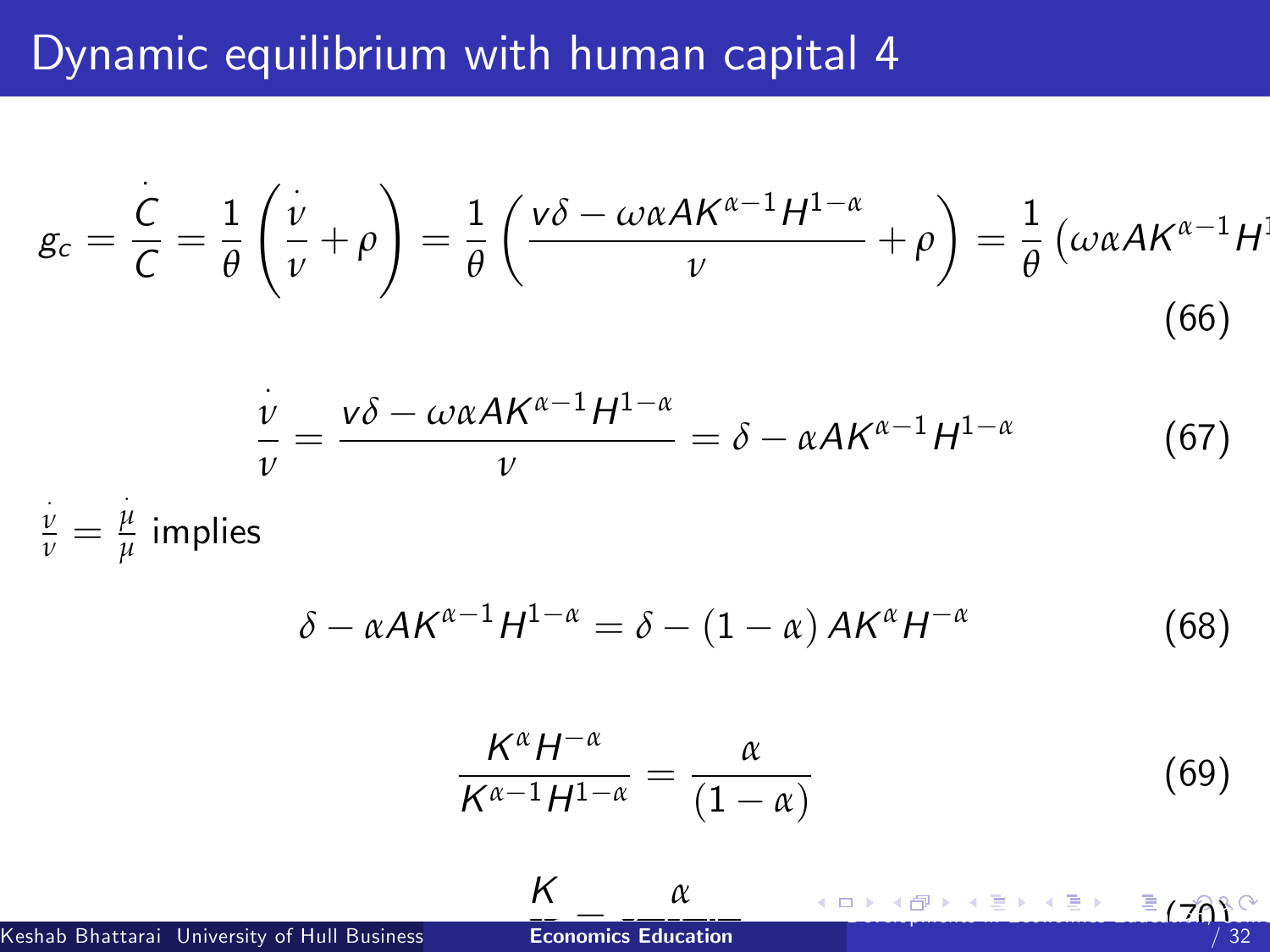Thus the ratio of physical to human capital is constant. Putting this value in the production function:

$$
Y = AK^{\alpha}H^{1-\alpha} = AK\frac{K^{\alpha}H^{1-\alpha}}{K} = AK\frac{H^{1-\alpha}}{K^{1-\alpha}} = AK\left(\frac{1-\alpha}{\alpha}\right) \tag{71}
$$

Thus this model becomes a form of the AK model. The steady state solutions imply  $\frac{\dot{Y}}{Y} = \frac{\dot{C}}{C} = \frac{\dot{K}}{K} = \frac{H}{H} = \frac{\dot{\mu}}{\mu} = \frac{\dot{\nu}}{\nu}$ *ν* .

<span id="page-20-0"></span>Steady state and the transitional dynamics are solved in terms of *α*,*β*,*δ*,*σ*,*ν*,*µ*,*λ* and *ω*.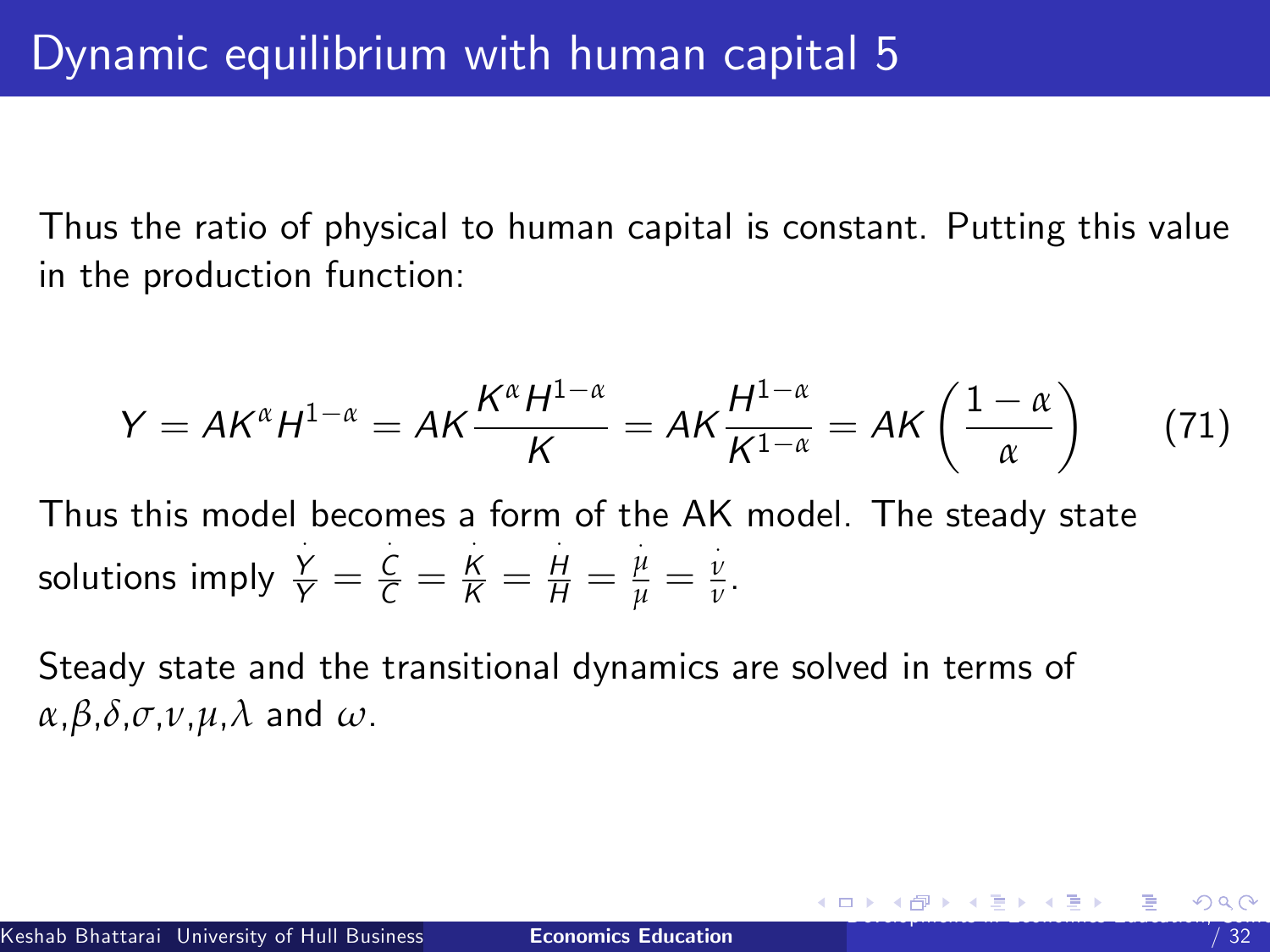Consumption function :

$$
C = a + bY - nR \tag{72}
$$

Let investment and government spending be as given at  $I = \overline{I}$  and  $G = \overline{G}$ Goods markets does not balance automatically, it take time for adjustment as given by the following equation  $(\alpha < 1)$ :

$$
\frac{\partial y}{\partial t} = \alpha (a + by - nR + I + G - y)
$$
 (73)

Money market is assumed to balance instantaneously

$$
L = ky - hR \tag{74}
$$

<span id="page-21-0"></span>
$$
M = \overline{M} \tag{75}
$$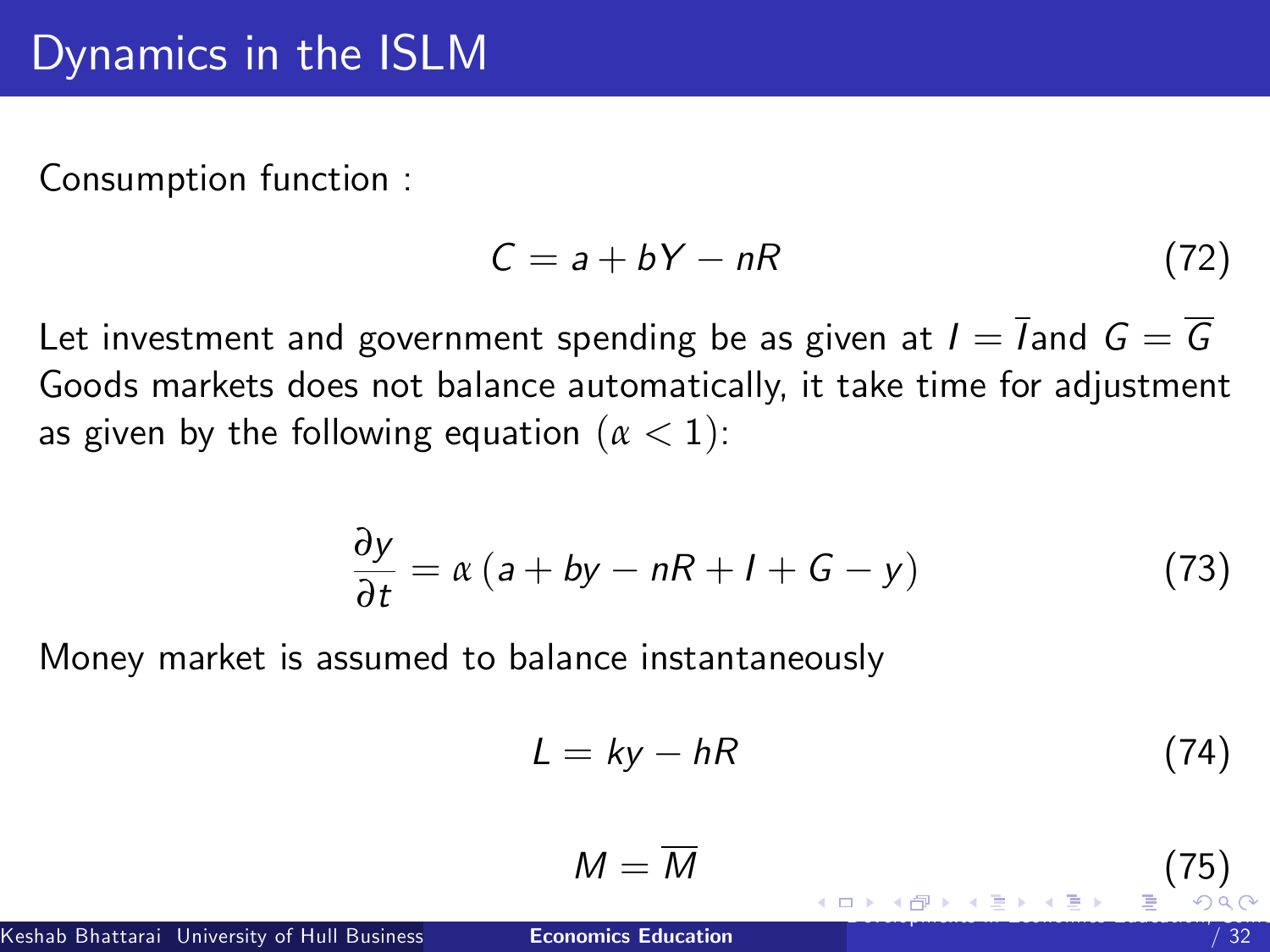# Dynamics in the ISLM

Money market equilibrium implies

<span id="page-22-0"></span>
$$
R = \frac{k}{h}y - \frac{\overline{M}}{M} \tag{76}
$$

Putting the money market equilibrium in the goods market gives the economy wide equilibrium process as:

$$
\frac{\partial y}{\partial t} = \alpha \left( a + by - \left( \frac{nk}{h} y - \frac{n \overline{M}}{M} \right) + l + G - y \right) \tag{77}
$$

By rearrangement

$$
\frac{\partial y}{\partial t} + \alpha \left( 1 - b + \frac{nk}{h} \right) y = \alpha \left( a + by + \frac{n\overline{M}}{M} + I + G \right) \tag{78}
$$
  

$$
\frac{\partial y}{\partial t} + Ay = B \tag{79}
$$
  
where  $A = \alpha \left( 1 - b + \frac{nk}{h} \right)$  and  $B = \alpha \left( a + \frac{n\overline{M}}{M} + I + G \right)$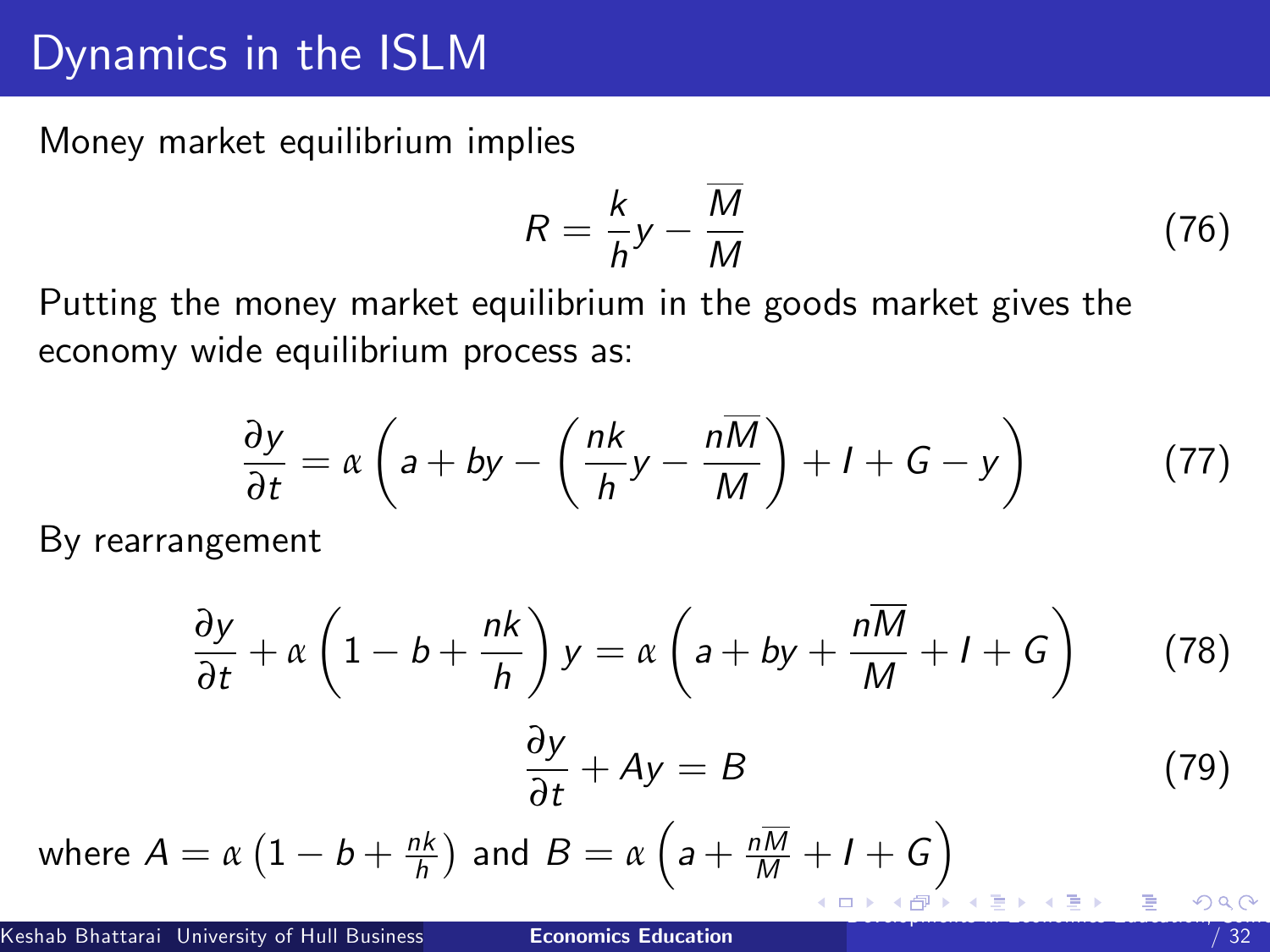### Dynamics in the ISLM

the complementary path is given by  $y_c = C e^{-At} = C e^{-\alpha \left(1-b+\frac{nk}{h}\right)t}$ 

$$
y_t = Ce^{-At} + \frac{B}{A}
$$
 (80)

Definite solution requires getting value of Cusing the initial conditions  $y_{t=0} = y_0$  as  $C = y_0 - \frac{B}{A}$ 

$$
y_t = \left[ y_0 - \frac{B}{A} \right] e^{-At} + \frac{B}{A} = \left[ y_0 - \frac{\alpha \left( a + \frac{n \overline{M}}{M} + I + G \right)}{\alpha \left( 1 - b + \frac{n k}{h} \right)} \right] e^{-\alpha \left( 1 - b + \frac{n k}{h} \right)t} + \frac{\alpha}{4}
$$
\n(81)

Convergence to the steady state requires that  $A > 0$ . This implies  $1 - b + \frac{nk}{h} > 0$  or  $\frac{k}{h} > -\frac{1-b}{n}$  . The slope of the LM curve $(\frac{k}{h})$  $\frac{k}{h}$ ) should be greater than the slope of the IS curve $\left(-\frac{1-b}{n}\right)$  .

<span id="page-23-0"></span>[Dev](#page-24-0)[el](#page-22-0)[opm](#page-23-0)[en](#page-24-0)[ts](#page-10-0) [in](#page-11-0) [E](#page-25-0)[c](#page-26-0)[on](#page-10-0)[om](#page-11-0)[i](#page-25-0)[cs](#page-26-0) [Edu](#page-0-0)[catio](#page-33-0)n, Conference; Sept 8-11,2009, Cardi§, Wales. 22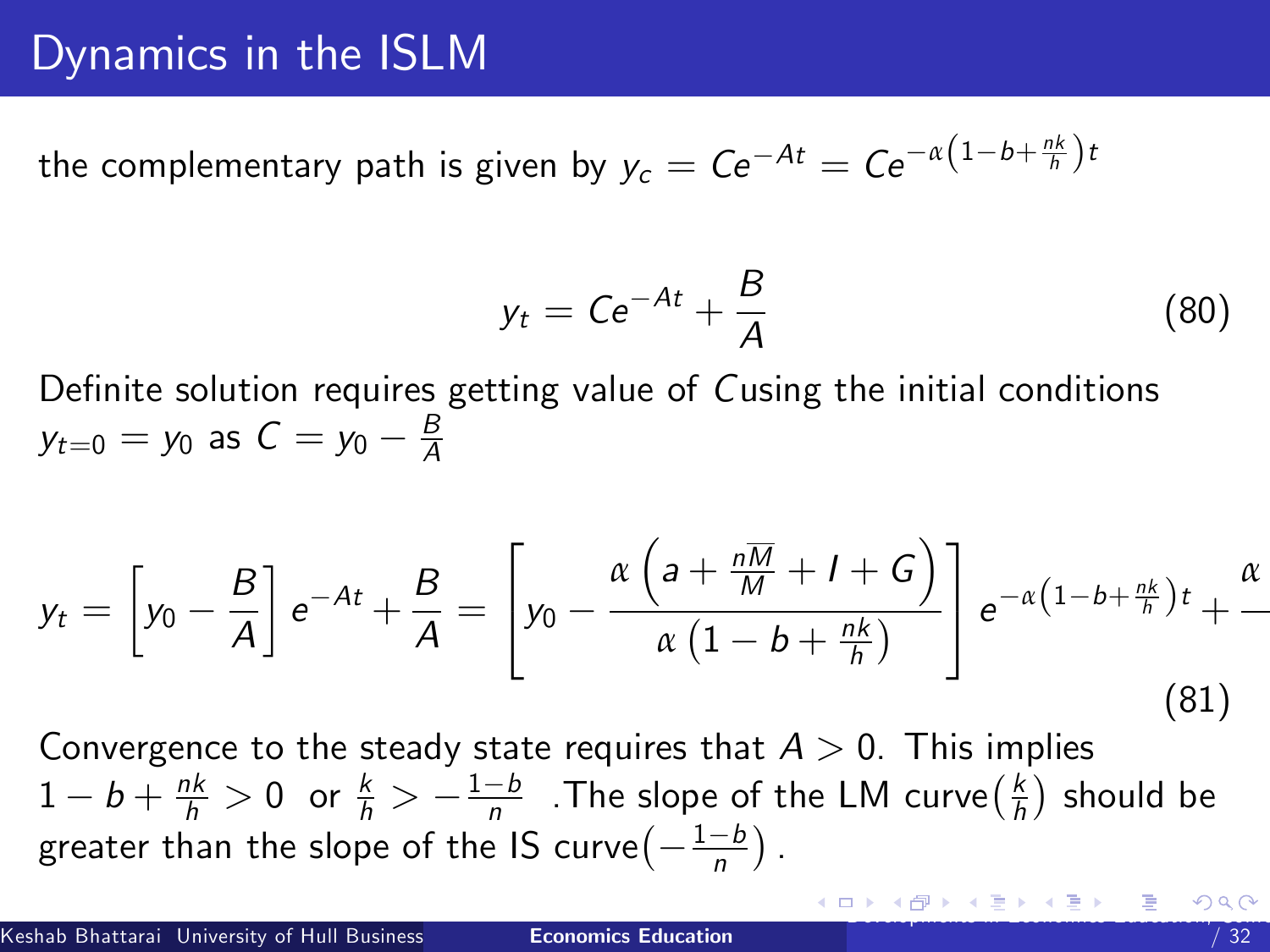$$
Y = T \times C \times S \times I \tag{82}
$$

In a simple method the moving average gives  $T \times C$  components and is used to isolate the  $S \times I$  components. For instance for a 12 monthly moving average

$$
\overline{Y}_i = \frac{1}{12} (Y_1 + Y_2 + \dots + Y_{12})
$$
 (83)

<span id="page-24-0"></span>
$$
S \times I = \frac{T \times C \times S \times I}{T \times C} = \frac{Y_i}{Y_i} = z_t
$$
 (84)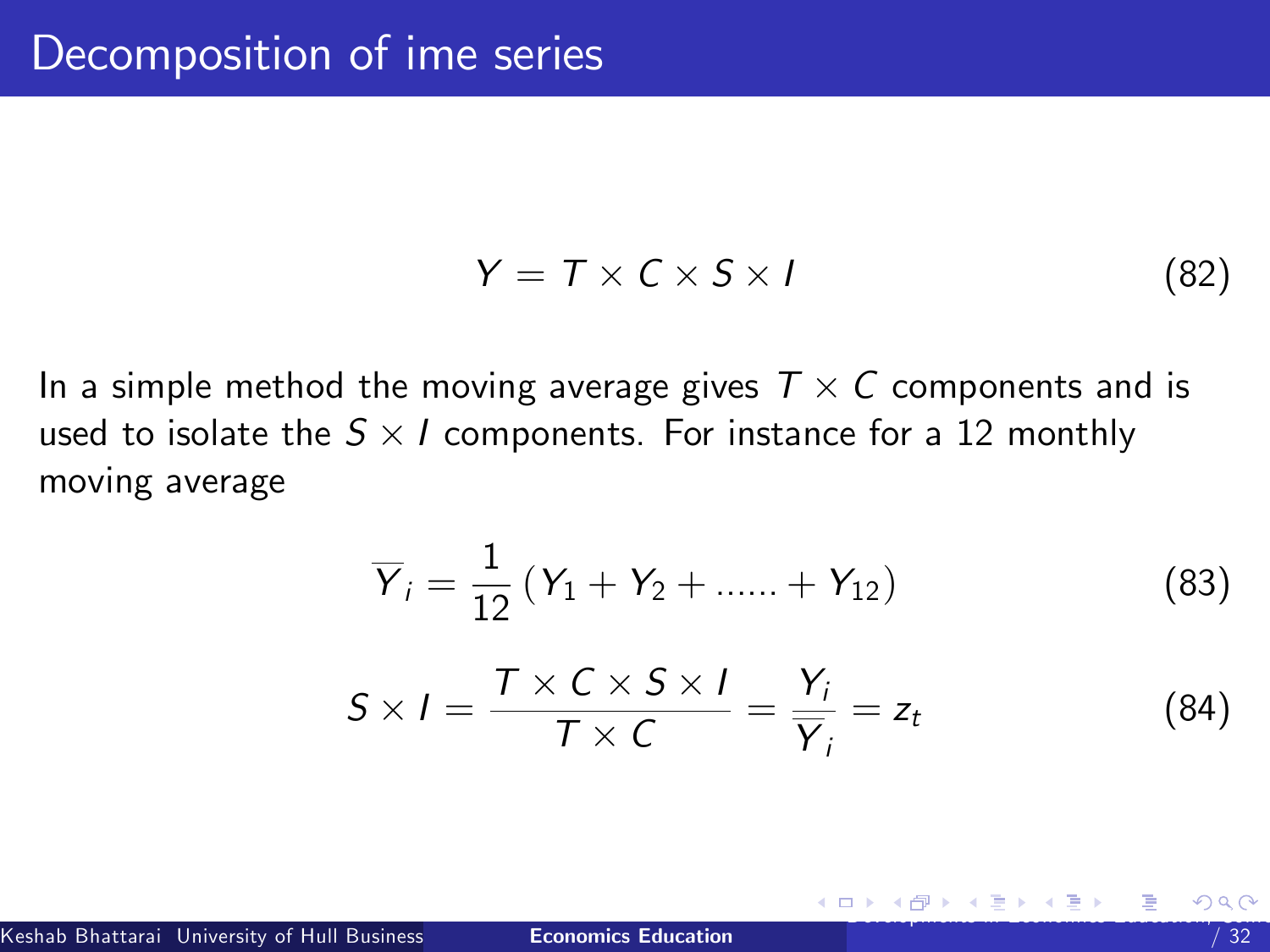# Decomposition of ime series

*Month*1: 
$$
\overline{z}_1 = \frac{1}{5} (z_1 + z_{13} + z_{25} + z_{39} + z_{48})
$$
 (85)

$$
Month2: \overline{z}_2 = \frac{1}{5} (z_2 + z_{14} + z_{26} + z_{40} + z_{49}) \tag{86}
$$

$$
Monthly: \overline{z}_3 = \frac{1}{5} (z_3 + z_{15} + z_{26} + z_{41} + z_{50})
$$
 (87)

$$
Month11: \overline{z}_{11} = \frac{1}{5} (z_{11} + z_{23} + z_{35} + z_{47} + z_{59}) \tag{88}
$$

$$
Month12: \overline{z}_{12} = \frac{1}{5} (z_{12} + z_{24} + z_{36} + z_{46} + z_{60}) \tag{89}
$$

Deseasonalisation of data  $Y^d_i = \frac{Y_i}{\overline{z}_i}$  $\frac{\mathbf{y}_i}{\overline{\mathbf{z}}_i}$  and irregular component should be

<span id="page-25-0"></span>
$$
i = \frac{z_t}{\overline{z}_i}
$$
 (90)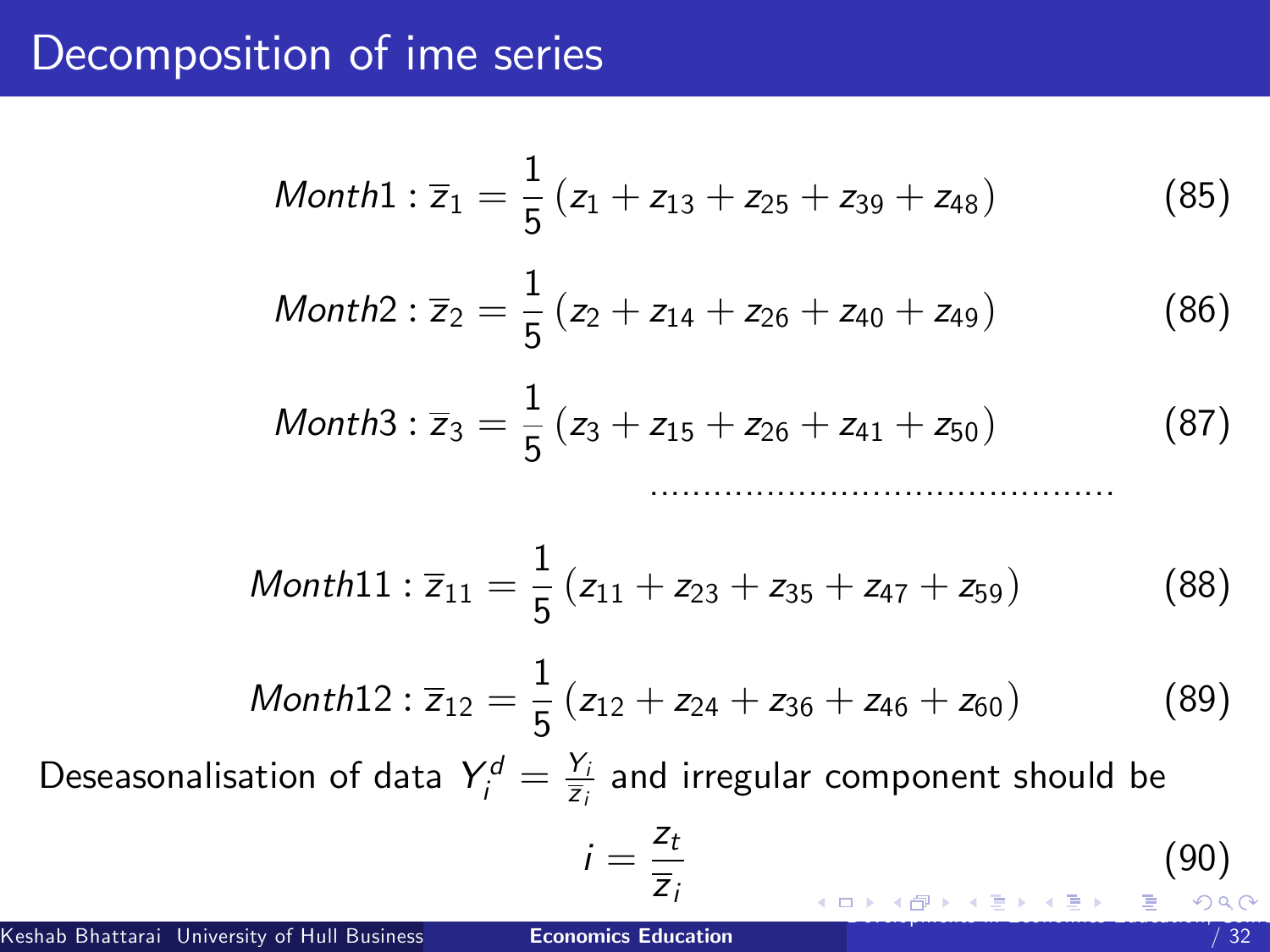In general students may be able to identify Nash equilibrium in games like:

$$
A = \left[ \begin{array}{cc} (2,4) & (3,1) \\ (5,3) & (5,5) \end{array} \right] \tag{91}
$$

or be able to solve the duopoly game and its consequence in product and prices in a model with demand and cost functions given by

$$
P = 130 - (q_1 + q_2) \tag{92}
$$

<span id="page-26-0"></span>
$$
C_i = 10q_i \tag{93}
$$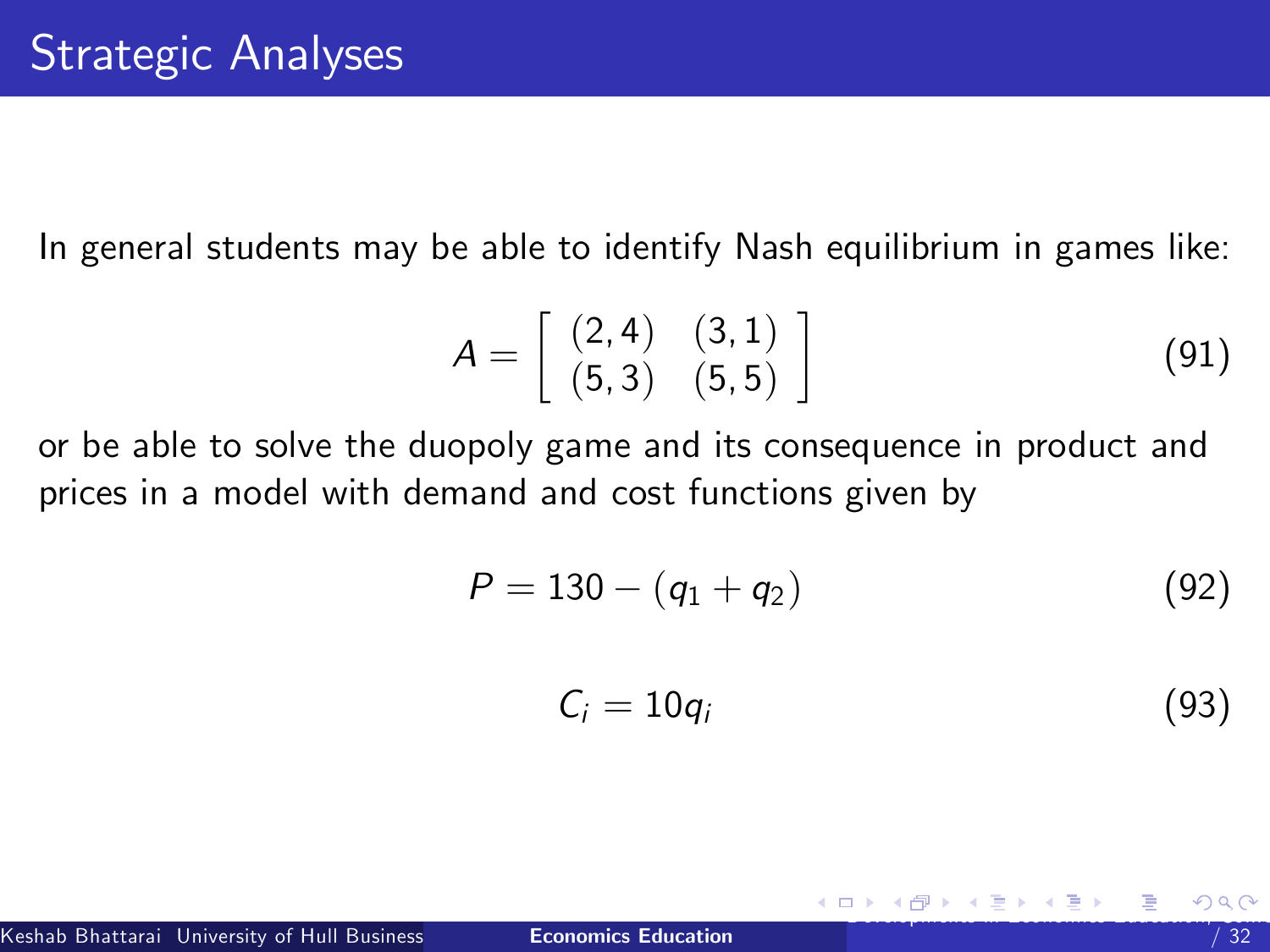Most of them face difficulty in putting scenarios for the structures of these markets as:

<span id="page-27-0"></span>Table: Solutions under Cartel, Cournot and Cheating

|             |      | Price Total Output Output Output 1 Output 2 profit 1 |      |    |    |      |
|-------------|------|------------------------------------------------------|------|----|----|------|
| Cartel      | 70   | 60                                                   | 3600 | 30 | 30 | 1800 |
| Cournot     | - 50 | -80                                                  | 3200 | 40 | 40 | 1600 |
| Cheating 55 |      | 85                                                   | 3625 | 45 | 40 | 2025 |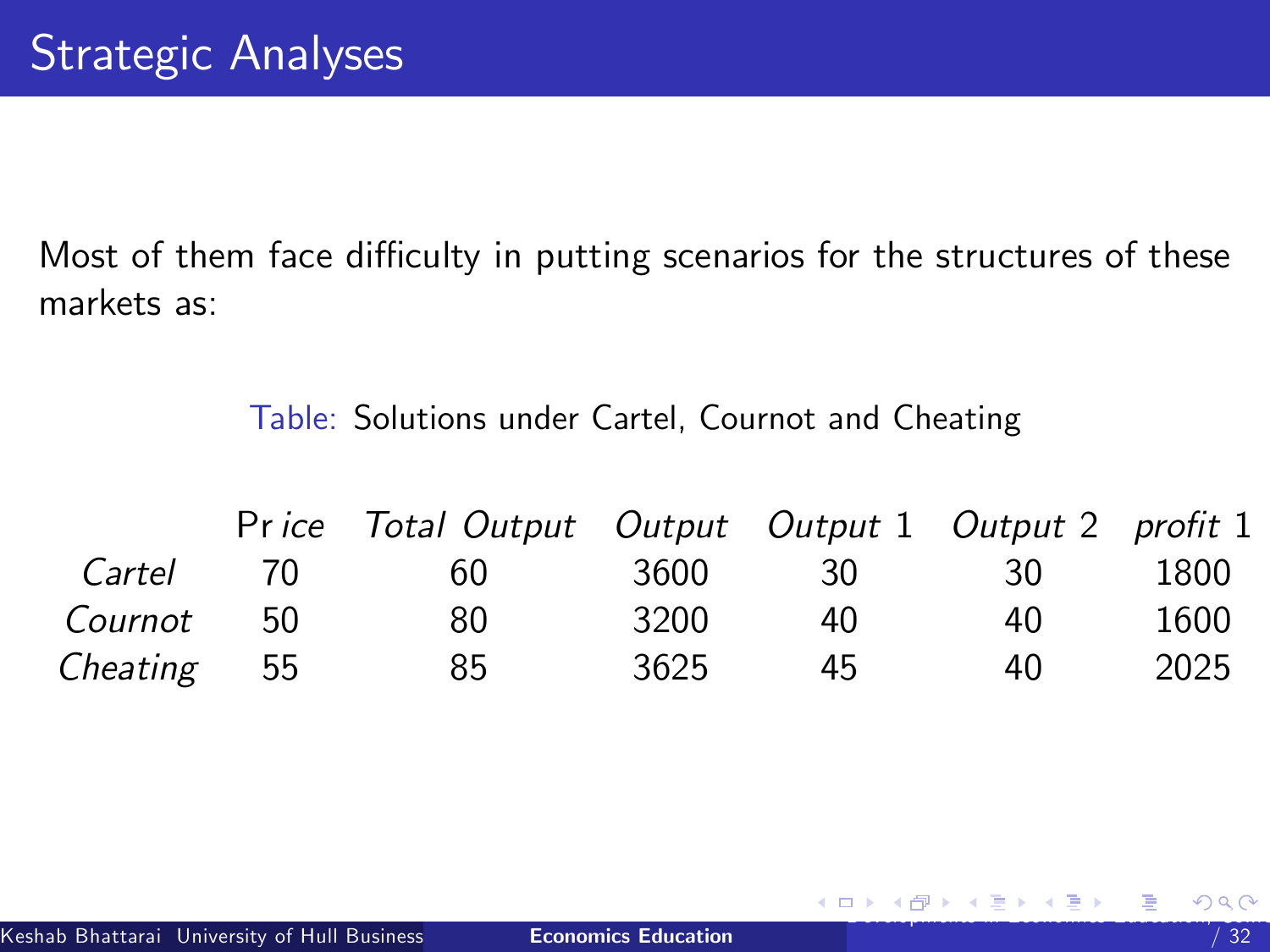# Cut-Throat Competition

<span id="page-28-0"></span>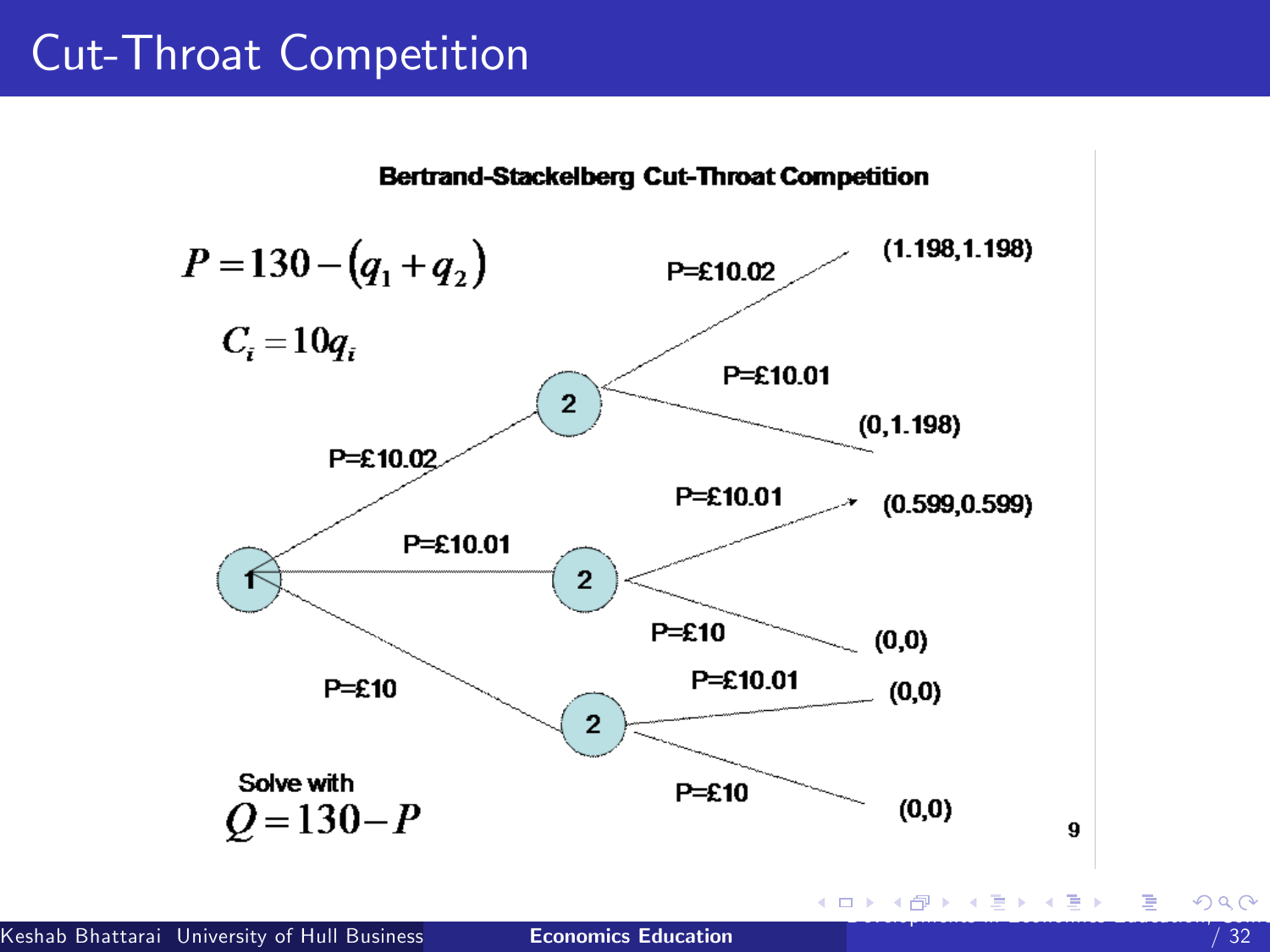Students may be comfortable with the simple linear regression model of the form:

$$
y = \beta_0 + \beta_1 x_1 + \beta_2 x_2 + \beta_3 x_3 + e_t \tag{94}
$$

Students should be aware of general principles underlying the estimation techniques such as the maximum likelihood

$$
lnL(\theta/y) = ln\left\{\prod_{i=1}^{T} \frac{1}{\sqrt{2\pi\sigma^2}} \exp\left[-\frac{1}{2}\frac{(y_i - \alpha - \beta x)^2}{\sigma^2}\right]\right\}
$$
(95)

or the GMM estimators:

$$
0 = g\left(\theta, Y_t\right) = \frac{1}{T} \sum_{t}^{T} \left(X_t \left(Y_t - X_t'\beta\right)\right) \tag{96}
$$

<span id="page-29-0"></span>
$$
\sum_{t}^{T} X_{t} Y_{t} = \left\{ \sum_{t}^{T} X_{t} X_{t}' \right\} \widehat{\beta}_{T_{\square \rightarrow \square \setminus \square \rightarrow \square \setminus \square \rightarrow \square \square \square \square}} \tag{97}
$$

.<br>Keshab Bhattarai University of Hull Business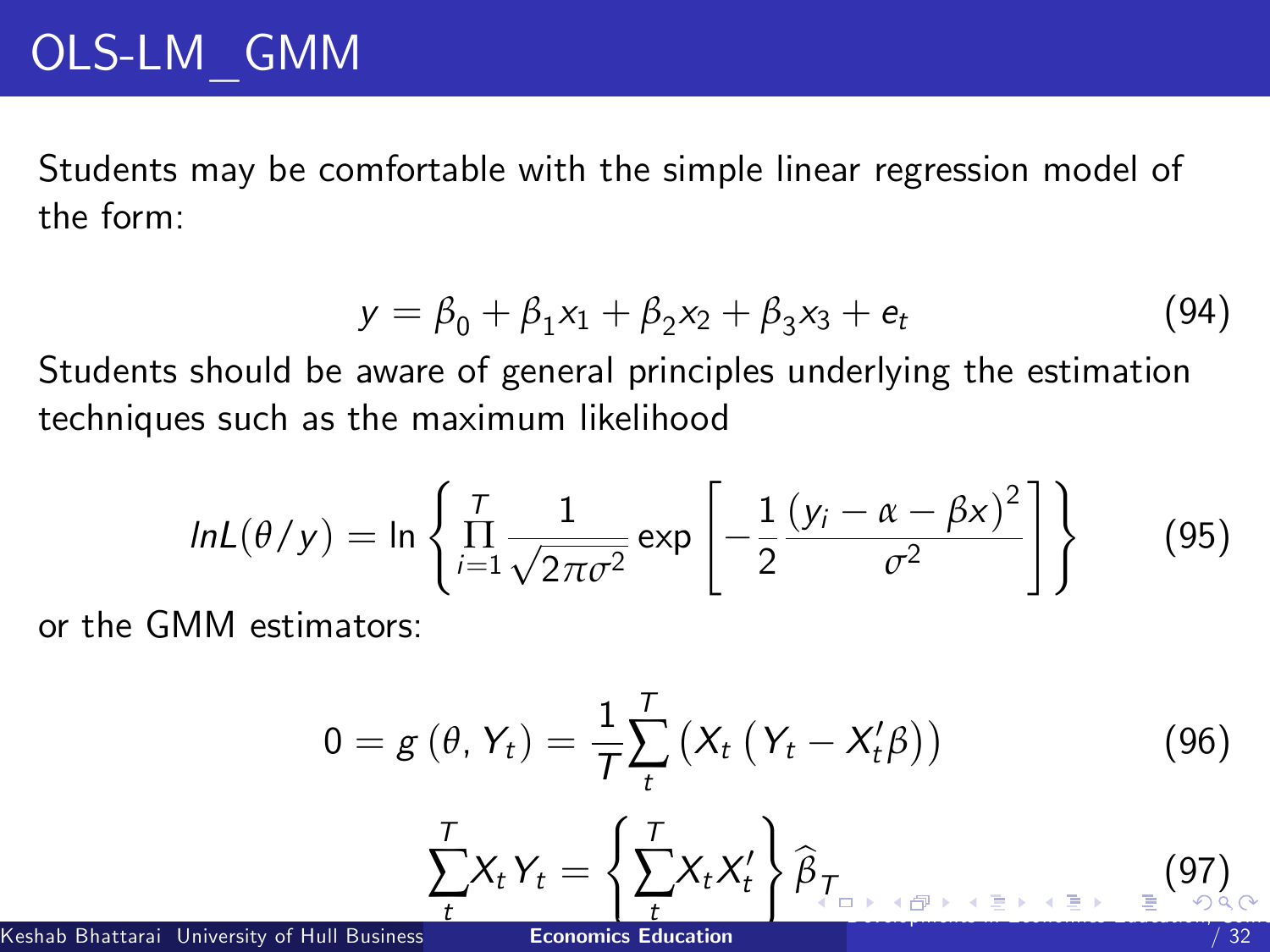Time Series

$$
Y_t = \varphi_2 X_t + \epsilon_t \tag{99}
$$

$$
Y_t = X_t + \epsilon_t \; ; \qquad \varphi_2 = 1 \tag{100}
$$

$$
\epsilon_t = Y_t - X_t \tag{101}
$$

$$
\Delta \epsilon_t = \gamma \epsilon_{t-1} + u_t \tag{102}
$$

$$
\Delta (Y_t - X_t) = \gamma (Y_{t-1} - X_{t-1}) + u_t
$$
\n(103)

$$
\Delta Y_t = \Delta X_t + \gamma \left( Y_{t-1} - X_{t-1} \right) + u_t \tag{104}
$$

<span id="page-30-0"></span>[Dev](#page-31-0)[el](#page-29-0)[opm](#page-30-0)[en](#page-31-0)[ts](#page-28-0) [in](#page-29-0) [Ec](#page-33-0)[on](#page-28-0)[om](#page-29-0)[ics](#page-33-0) [Edu](#page-0-0)[catio](#page-33-0)n, Conference; Sept 8-11,2009, Cardi§, Wales. 29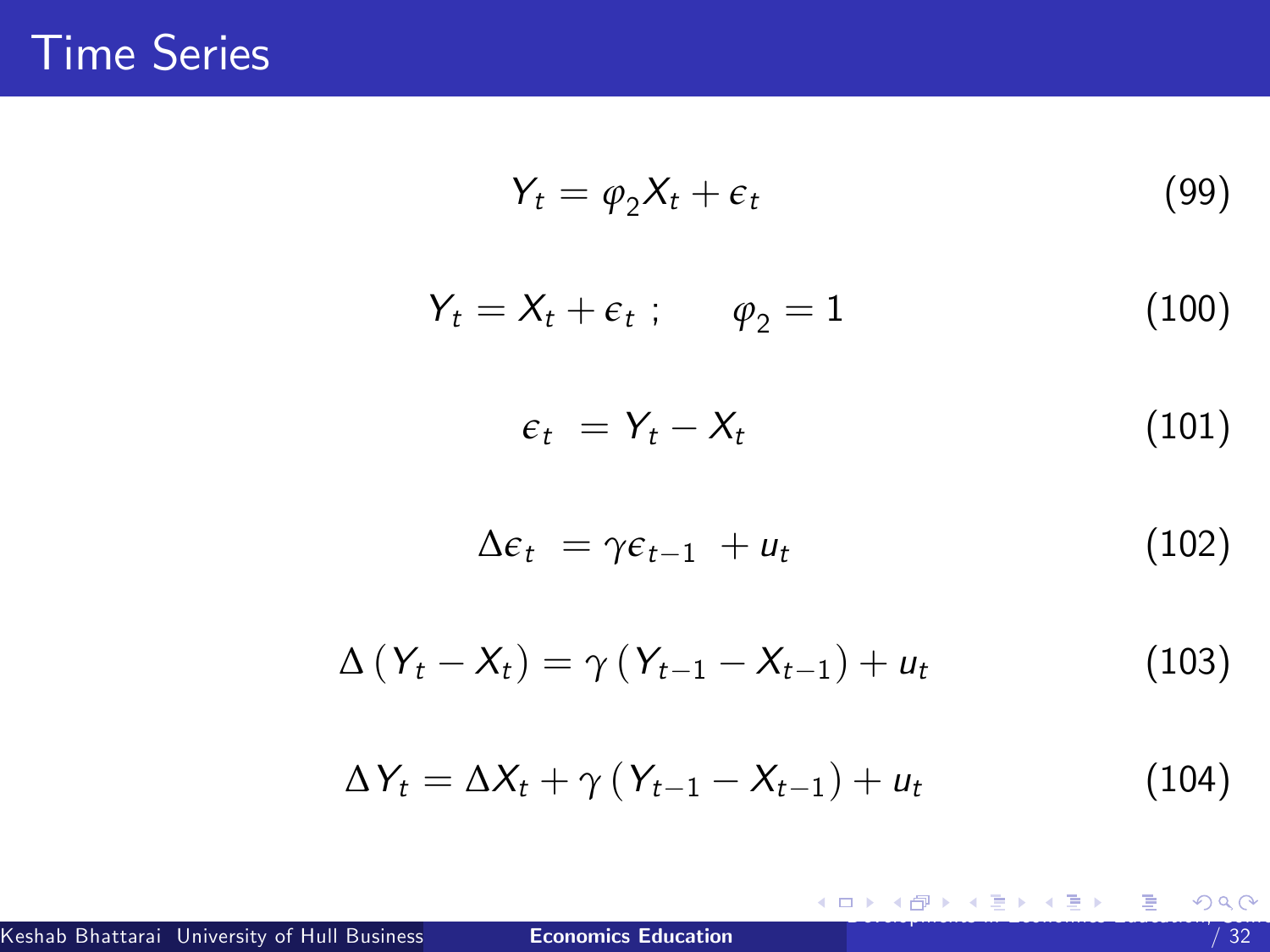Or generalisation of a VAR model

<span id="page-31-0"></span>
$$
Y_t = \Pi_1 Y_{t-1} + \Pi_2 Y_{t-2} + \dots + \Pi_p Y_{t-p} + \epsilon_t
$$
 (105)

its ECM form

$$
\Delta Y_t = \Pi Y_{t-1} + \Gamma_1 \Delta Y_{t-1} + \Gamma_2 \Delta Y_{t-2} + \dots + \Gamma_p \Delta Y_{t-p-1} + \epsilon_t
$$
 (106)  
\n
$$
\Pi = \Pi_1 + \Pi_2 + \dots + \Pi_p - I \; ; \; \Gamma_i = -(\Pi_{i+1} + \Pi_{i+2} + \dots + \Pi_p)
$$
 for  
\n $i = 1, \dots, p-1.$   
\ndeserve attention given their importance in time series analysis.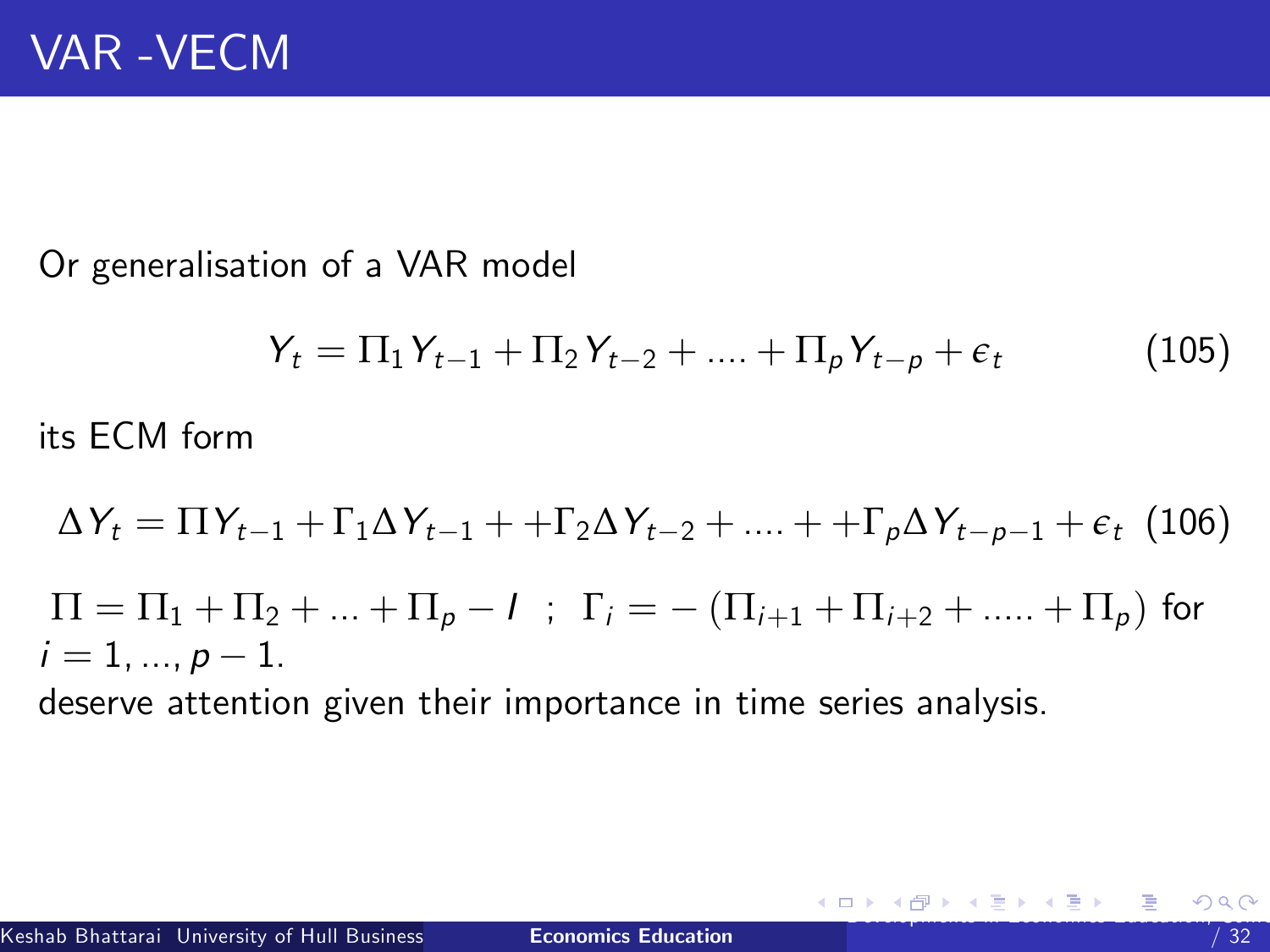# Policy Analysis

- The course of economy can be changed using policy instruments that influence the first order conditions of optimisation or the budget or market clearing conditions.
- The impact of policies on economic variables can be studied qualitatively using theoretical derivations for static, comparative static or dynamic analysis.
- Then equilibrium can be computed for scenarios of such changes in order to conduct before after the policy change.
- **Example 1** Econometric models estimate such relations and test them using the most appropriate data but more decentralised dynamic general equilibrium models are required for meaningful policy analysis.
- <span id="page-32-0"></span>Decisions taken on the basis of such analysis can have profound impact in the lives of millions of people like those of the expansionary policies taken by governments around the world to mitigate the impacts of current crises.